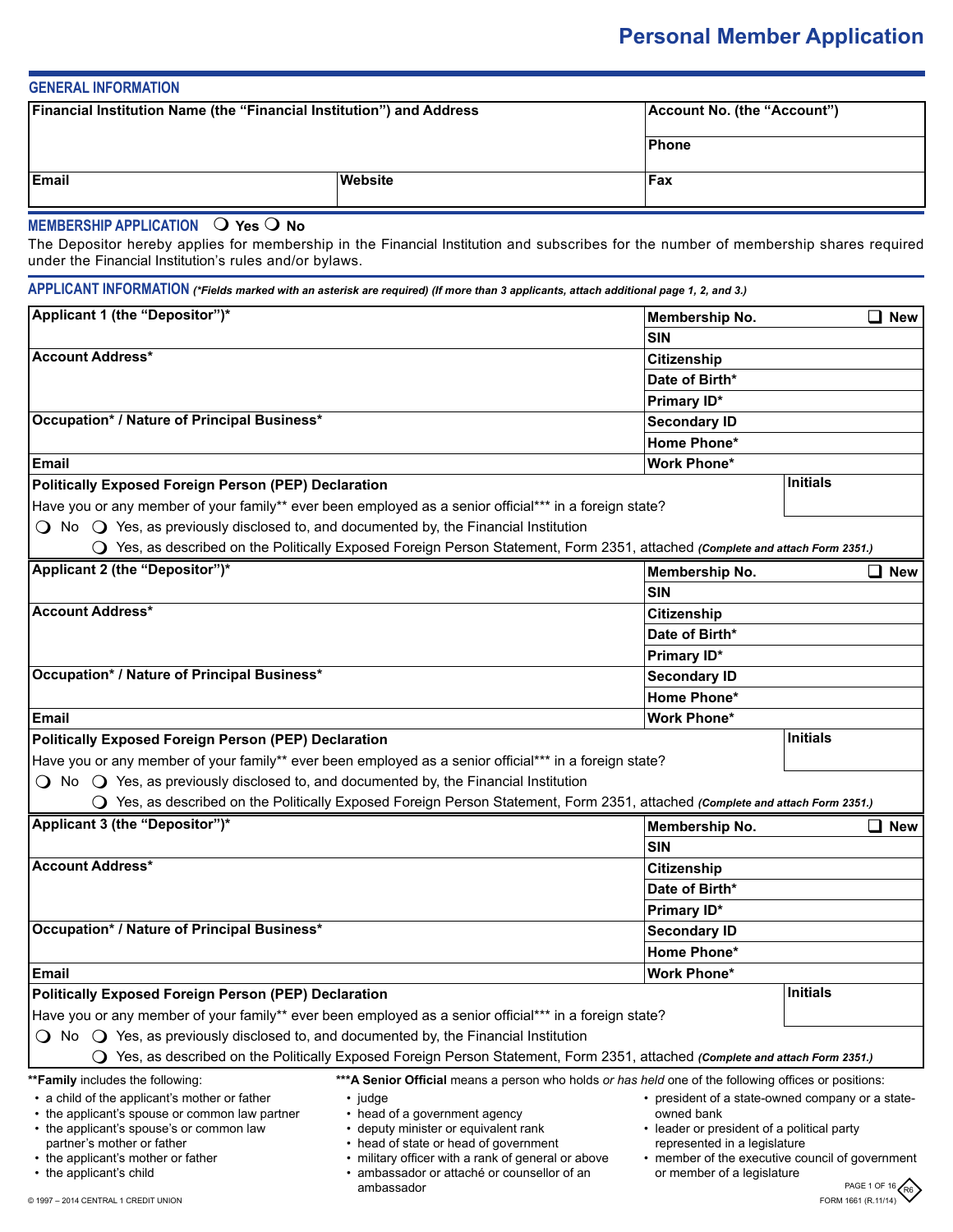# **JOINT ACCOUNT O Yes O No**

# **Signing Authority**

We agree that all transactions involving the Account, including shares and term deposits, must be approved by:

 $\Box$  ANY APPLICANT  $\Box$  ALL APPLICANTS – If no box is checked, this option applies.  $\Box$  ANY APPLICANTS

# **Rights of Survivorship**

If the Account is a joint Account, we agree that the right of survivorship:

 $\Box$  APPLIES – If no box is checked, this option applies and on the death of one of the joint tenants, the Account balance, including shares and term deposits, automatically becomes the property of the surviving joint tenant(s).

# $\Box$  DOES NOT APPLY

# **DEPOSIT SERVICE APPLICATION**

The Depositor hereby applies for an Account and the following services in the Financial Institution.

|                    | Member Card®               | <b>Direct Services</b> | <b>External Account Transfers*</b> | <b>Paper Statement</b> |
|--------------------|----------------------------|------------------------|------------------------------------|------------------------|
|                    | Yes No                     | Yes.<br>No             | Yes No                             | Yes No                 |
| <b>Applicant 1</b> |                            | $\cup$                 | $\circ$                            | $\circ$<br>♪           |
| <b>Applicant 2</b> |                            | $\circ$                | N/A<br>0                           | N/A                    |
| <b>Applicant 3</b> |                            | $\circ$                | N/A<br>$\cup$                      | N/A                    |
|                    | *If Yes, attach Form 2418. |                        |                                    |                        |

# **PURPOSE AND INTENDED NATURE OF THE BUSINESS RELATIONSHIP**

# **INTENDED USE OF THE ACCOUNT**

# **THIRD PARTY DECLARATION**

The Depositor hereby certifies and declares that:

- $\bigcirc$  no individual or entity (the "Third Party") other than the Depositor is entitled to give instructions and/or direct Account activity.
- $\Omega$  an individual(s) or entity(ies) other than the Depositor is entitled to give instructions and/or direct Account activity as described on the Third Party Statement, Form 1914, attached.

## **AGREEMENT**

**x**

The Depositor declares that the information given on pages 1 and 2 of this Application is true and accurate in every respect. The Depositor agrees to be bound by the rules and/or bylaws of the Financial Institution, amendments to those rules and/or bylaws, and the Personal Member Application — Account Agreement Terms and Conditions on pages 5–16 of this document. The Depositor acknowledges receiving a true copy of the Personal Member Application — Account Agreement Terms and Conditions on pages 5–16 of this document.

| $\mathbf{v}$                                                |      |      |
|-------------------------------------------------------------|------|------|
| <b>Applicant Signature</b>                                  | Name | Date |
| X                                                           |      |      |
| Witness Signature                                           | Name | Date |
|                                                             |      |      |
| $\mathbf{x}$                                                |      |      |
| <b>Applicant Signature</b>                                  | Name | Date |
| X                                                           |      |      |
| Witness Signature                                           | Name | Date |
| X                                                           |      |      |
|                                                             |      |      |
| <b>Applicant Signature</b>                                  | Name | Date |
| $\mathbf{X}$                                                |      |      |
| Witness Signature                                           | Name | Date |
| <b>FINANCIAL INSTITUTION APPROVAL</b>                       |      |      |
| X                                                           |      |      |
|                                                             |      |      |
| <b>Authorized Financial Institution Signatory Signature</b> |      | Date |
|                                                             |      |      |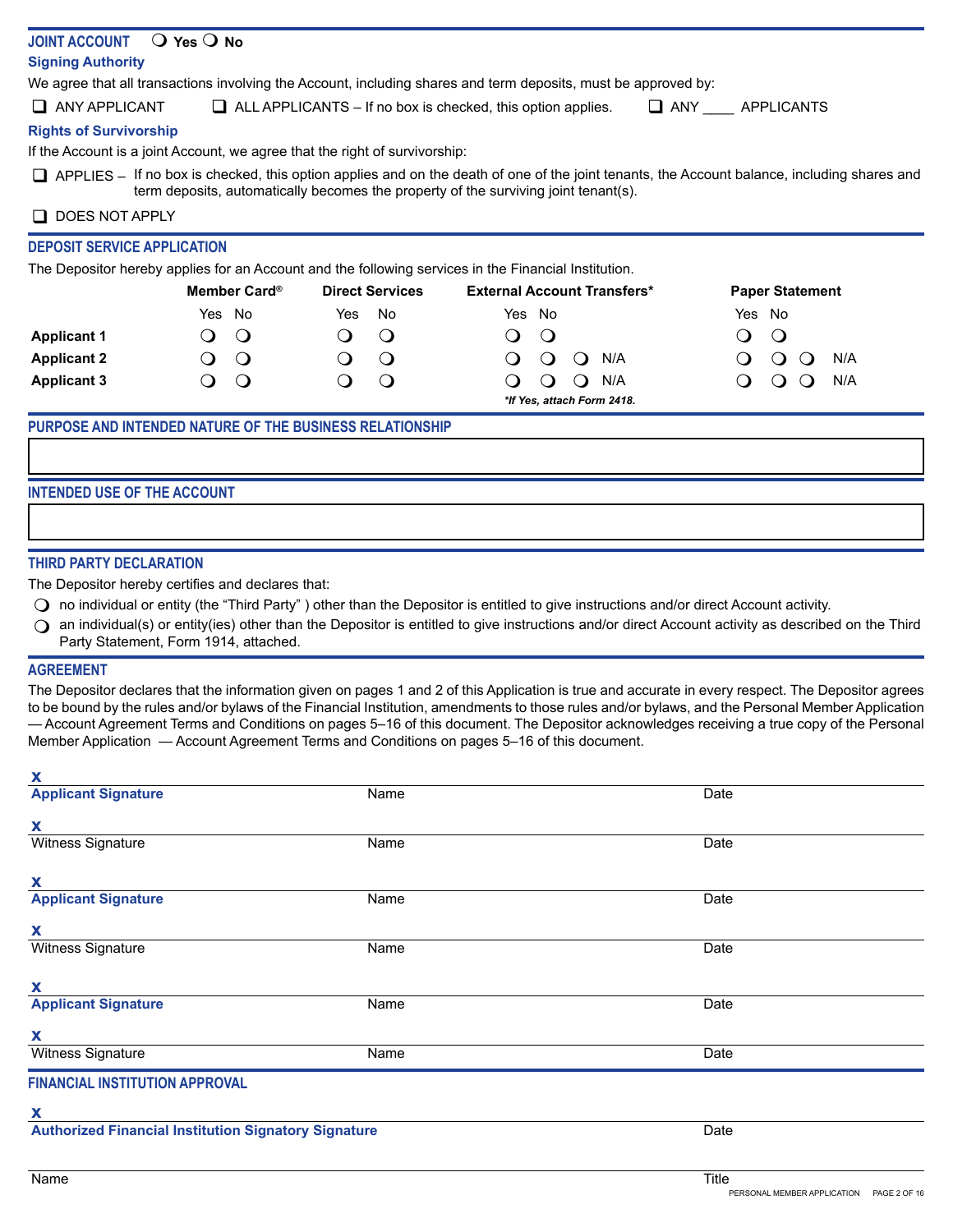I can withdraw any consent I give below for the collection, use, and disclosure of my personal information at any time by contacting the Financial Institution, using the information on page 1. I may be asked to provide a request in writing.

**If I withdraw my consent, the Financial Institution may no longer be able to provide me or the third party for whom I am acting with a product(s) and/or service(s).**

# **ADMINISTRATION, FULL PERSONAL CREDIT REPORT, AND MARKETING CONSENTS**

#### **Social Insurance Number (the "SIN") for Administration Purposes Consent**

- $\bigcirc$  I consent to the Financial Institution and its agents and representatives collecting, using, and disclosing my SIN to administer the Account: to keep my records with the Financial Institution separate from other individuals with the same name; and to identify me, including for credit report purposes, if I have consented to a Full Personal Credit Report below.
- $\bigcirc$  I do not consent to the above collection, use, and/or disclosure of my personal information. My refusal to consent may cause a delay in the provision of products or services that I request. My consent is not required where the Financial Institution collects, uses, and discloses my SIN for the purposes of, and in keeping with, legislative requirements, including tax reporting requirements. The Financial Institution will inform me if additional consent is required in relation to the provision of future products or services.

#### **Full Personal Credit Report Consent**

 $\bigcirc$  To enable the Financial Institution to assess the risk of providing provisional credit, such as a reduced deposit hold period, to me or the third party for whom I am acting, I consent to the Financial Institution obtaining my full personal credit report from credit reporting agencies and providing information about my credit history and other personal information to other financial institutions and credit reporting agencies to update my credit information and maintain the integrity of the credit reporting system. I consent to the Financial Institution obtaining my full personal credit reports, from time to time, for the same risk assessment, updating, and maintenance purposes.

Absent this consent, I understand the Financial Institution will be permitted to use other credit reporting agency products to verify my identity and for the other purposes set out below in the Personal Information Consent section.

 $\bigcirc$  I do not consent to the above collection, use, and/or disclosure of my personal information. My refusal to consent may mean the Financial Institution is unable to provide me or the third party for whom I am acting with the products or services that involve provisional credit, such as a reduced deposit hold period. The Financial Institution will inform me if additional consent is required in relation to the provision of future products or services

# **Marketing Consent**

- $\Omega$  I consent to the Financial Institution and its agents and representatives
	- a) using my personal information, from time to time, to better understand my needs and determine the suitability of products and services for me or the third party for whom I am acting, to determine my eligibility for these products and services, to develop and enhance products and services, and to ensure high service standards;
	- b) using my personal information, from time to time, for marketing purposes, such as providing me with information by mail or in person about the Financial Institution, including its products, services, and/or community activities that may be of interest to me or the third party for whom I am acting;
	- c) disclosing my personal information, from time to time, to market research firms for the purposes of analysis and/or conducting surveys; and
	- d) disclosing my personal information, from time to time, to Financial Institution affiliates and other carefully selected organizations, such as third-party service providers, for marketing purposes such as providing me with information by mail or in person about products, services, and/or community activities that may be of interest to me or the third party for whom I am acting.
	- $\Box$  I consent to the Financial Institution also providing me or the third party for whom I am acting with the marketing information contemplated above by Commercial Electronic Message (meaning a message sent by any means of telecommunications, including email, voice, sound, text, or image).
- $\bigcirc$  I do not consent to the above use and/or disclosure of my personal information.

## **PERSONAL INFORMATION CONSENT**

I consent to the Financial Institution and its agents and representatives collecting, using, and disclosing my personal information as follows:

- a) to obtain, verify, and maintain records of my identity, employment, residence, credit (excluding the Full Personal Credit Report described above), and other personal information about me, in accordance with the Financial Institution's requirements to manage its risk arising from its operations or as otherwise required by law, including money laundering laws and regulations;
- to enable the Financial Institution to adequately assess, from time to time, the risks associated with
	- i) opening and operating the Account, including any future Accounts,
	- ii) any present or future application for credit,
	- iii) providing financial products or services requested by me or the third party for whom I am acting, or
	- iv) the continued provision of credit or financial products or services to me or others for which I am financially responsible, all of which may result in the granting of credit, or granting of interim provisional credit to me, or the third party for whom I am acting, which makes my personal information, including credit information, relevant to the Financial Institution's assessment of risk;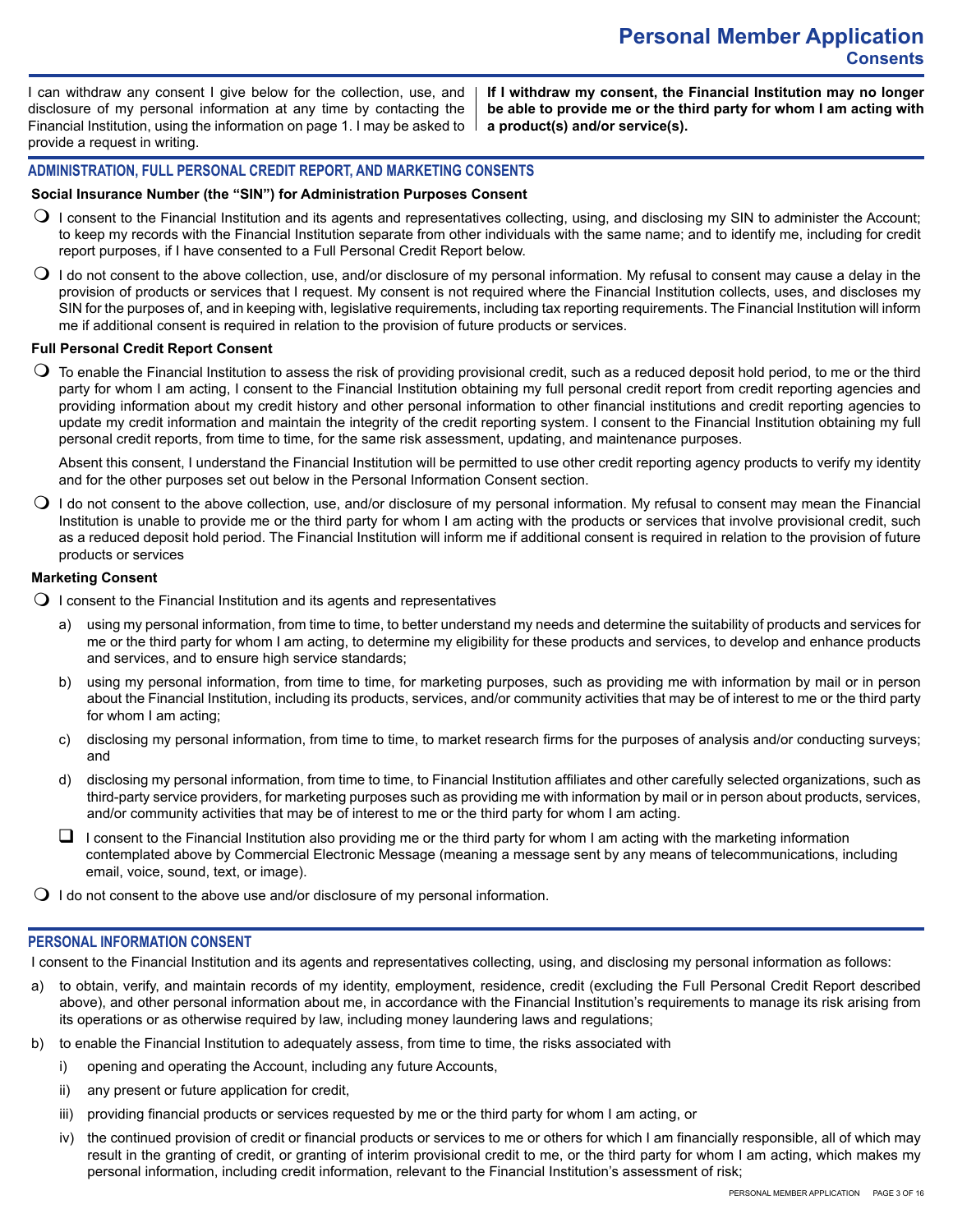# **PERSONAL INFORMATION CONSENT (CONTINUED)**

- c) to facilitate the collection of debts owing by me, or for which I am financially responsible, to the Financial Institution;
- d) to obtain records (excluding the Full Personal Credit Report described above) containing credit and other personal information about me from any person or source, from time to time, including other financial institutions or credit reporting agencies, for any of the purposes listed herein, or any purposes as otherwise may be reasonably necessary to provide financial products or services I have requested from the Financial Institution for myself or for the third party for whom I am acting, or as otherwise may be permitted or required by law;
- e) to protect me, the third party for whom I am acting, or the Financial Institution from error and fraud, such as identity theft; and
- f) to process this application, to provide and administer the Account and related products and services for me or the third party for whom I am acting, and to ensure my records are kept separate from others with the same name.

I also consent to the Financial Institution and its agents and representatives disclosing my personal information to the following:

- a) suppliers of products and services to me, the third party for whom I am acting, or the Financial Institution, including data service providers, cheque printers, and card manufacturers located in other countries, affiliates of the Financial Institution, provincial or national central credit unions, or trade associations in connection with providing and administering the Account and related products and services for me or the third party for whom I am acting; and
- b) participants in the payment and clearing systems in connection with providing and administering the Account and related products and services for me or the third party for whom I am acting and to other financial institutions that I request pay cheques drawn on the Financial Institution.

I understand that if my personal information is disclosed to service providers located in other countries, my personal information may be accessible by law enforcement and national security agencies in that country.

I also consent to the Financial Institution communicating with me or the third party for whom I am acting by Commercial Electronic Message (meaning a message sent by any means of telecommunication, including email, voice, sound, text, or image) for any purposes related to the uses listed in this Personal Information Consent. This consent does not include Commercial Electronic Messages for the purposes of marketing. My consent is not required where the Financial Institution communicates with me or the third party for whom I am acting by Commercial Electronic Message for the purposes of, and in keeping with, legislative requirements.

If there is more than one Applicant, I consent to the Financial Institution disclosing information about the Account as instructed by any one of the Applicants.

**Additional information about the Financial Institution's privacy policy can be obtained by contacting a Financial Institution representative.**

**x Applicant Signature Community Community Community Community Community Community Community Community Community Community Community Community Community Community Community Community Community Community Community Community C**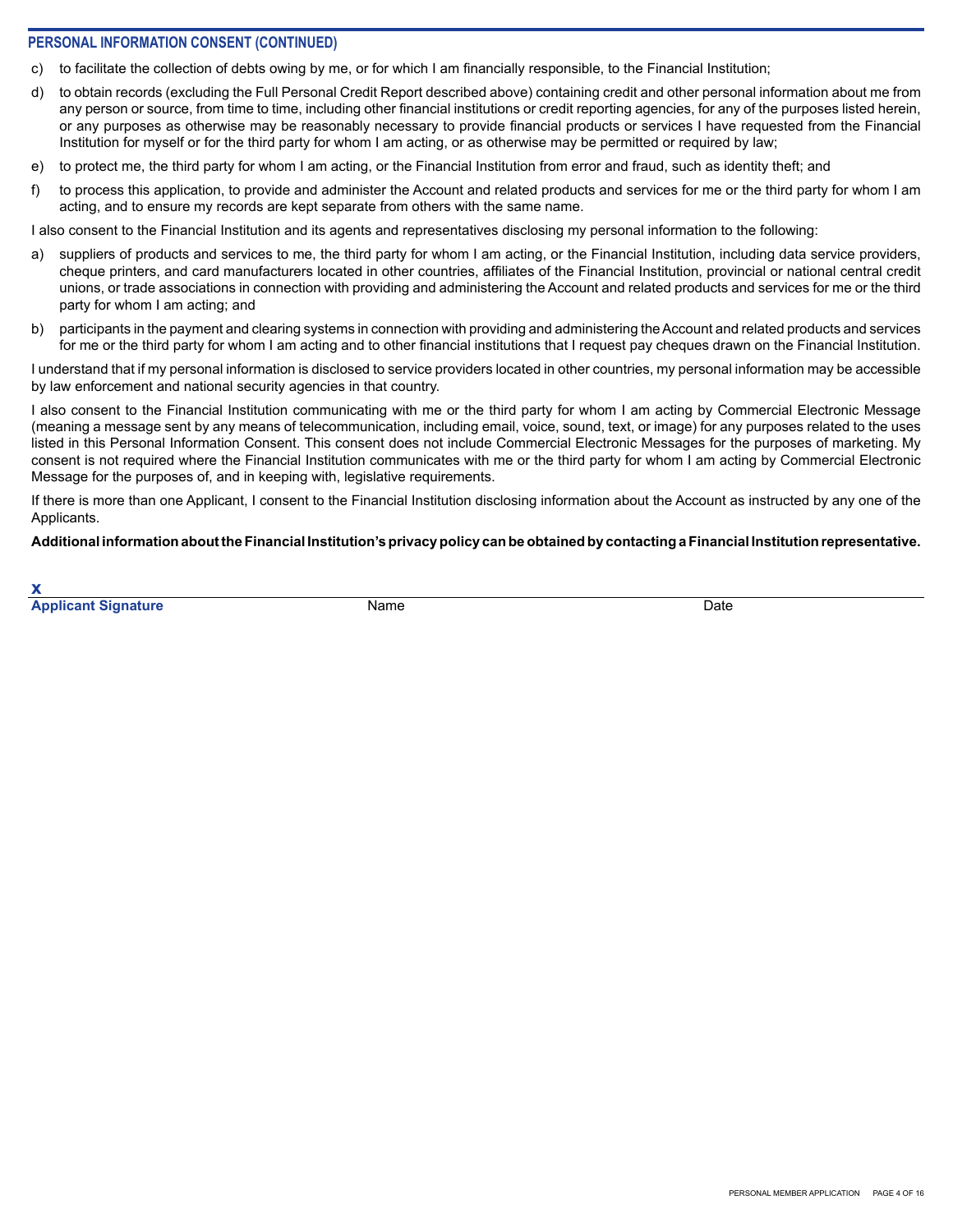# **Personal Member Application**

#### **ACCOUNT AGREEMENT TERMS AND CONDITIONS**

This agreement (the "Agreement") outlines the terms and conditions governing the Depositor's use of the Account (defined below). The Financial Institution does not offer the Account other than in accordance with these terms and conditions. By requesting and using the Account, the Depositor acknowledges their acceptance of these terms and conditions.

In consideration of the Financial Institution agreeing to operate the Account, the Depositor agrees as follows.

#### **1. DEFINITIONS**

**1.1 INTERPRETATION** – Any defined term used in this Agreement, defined in the singular, is deemed to include the plural and vice versa.

**"Access Terminal"** means any device used to access any of the Depositor's Accounts, including without limitation an ATM, a computer, a portable hand-held device, or a telephone including any form of mobile telephone.

**"Account"** means any of the Depositor's accounts or subaccounts (if applicable) that the Depositor may have now or in the future, at the Financial Institution.

**"Account Documentation"** means all documents, including the application and all agreements, between the Depositor and the Financial Institution that govern the operation of the Account.

**"ATM"** means an automated teller machine.

**"Biller"** means a person who uses the EDP Services to deliver bills and invoices to their customers electronically.

**"Central 1"** means Central 1 Credit Union.

**"Contaminant"** means a computer virus, worm, lock, mole, time bomb, Trojan horse, rootkit, spyware, keystroke logger, or any other malicious code or instruction which may modify, delete, damage, disable, or disrupt the operation of any computer software or hardware.

**"Debit Card"** means a card, including a Smart Card, issued by the Financial Institution that allows the holder of the card to deposit cash and/or Instruments or withdraw cash from the Account through an ATM, authorize Transactions on the Account through an ATM, and that operates like an Instrument to purchase goods and services from merchants.

**"Depositor"** means the customer or member of the Financial Institution who holds the Account with the Financial Institution.

**"Direct Services"** means the services offered by the Financial Institution from time to time that let the Depositor access the Account using an Access Terminal. However, Direct Services do not include card services such as Debit Cards or Smart Cards, including those provided by a Third Party.

**"EDP Services"** means an electronic mail service provided by EPO Inc. (doing business as epost™) that facilitates the delivery of bills and invoices from Billers to their customers using Direct Services.

**"Eligible Bill"** means a bill that is of a class specified by a by-law, a Rule, or a standard made under the Canadian Payments Act, and defined therein as an 'eligible bill'. For greater certainty, under this Agreement, an Eligible Bill supporting an Official Image, must be a paper-based Instrument, complete and regular on its face, immediately payable to the Depositor as payee, and be either a cheque, bank draft, or credit union official cheque, denominated in Canadian Dollars or US Dollars and drawn on a financial institution domiciled in Canada or the United States, as and if applicable. For the purposes of this Agreement, third party Instruments that were either delivered to the Depositor with the payee in blank or endorsed over to the Depositor and post-dated Instruments shall not qualify as Eligible Bills. Further, any Instrument that has been in any way transferred to the Depositor from anyone other than the drawer, endorsed over to the Depositor, or altered after being drawn shall not qualify as an Eligible Bill.

**"EMT Answer"** means the word or phrase created by the sender of a money transfer and used by the recipient to claim or decline the money transfer using EMT Services.

**"EMT Contact Information"** means the electronic contact information, including without limitation an email address or telephone number, used in sending and receiving of a money transfer using EMT Services.

**"EMT Notice"** means the electronic notice sent to the recipient of a money transfer, when such money transfer is sent using EMT Services. The EMT Notice may be read by using an Access Terminal.

**"EMT Services"** means the money transfer service provided by Acxsys Corporation that facilitates the sending and receiving of money transfers (using including without limitation email or telephone) through Direct Services to and from Participating Financial Institutions, and/or the Acxsys Corporation payment service.

**"External Account"** means an account held at another Canadian financial institution; an Investment Industry Regulatory Organization of Canada registrant; a card issuer; or an entity eligible for membership with the Canadian Payments Association, being an account in the Depositor's name or on which the Depositor has the authority to independently authorize Transactions.

**"Financial Institution"** means the financial institution, named in the Account Documentation, where the Depositor holds the Account.

**"Instrument"** means a cheque, promissory note, bill of exchange, order for payment, securities, cash, coupon, note, clearing item, credit card slip for processing, other negotiable instrument, or item of deposit or withdrawal of a similar nature and its electronic equivalent, including electronic debit instructions.

**"Member Card® Services"** means the services offered by the Financial Institution from time to time allowing the Depositor with a Member Card® Debit Card and a PIN to access the Account by electronic means.

**"Night Deposit Service"** means the service that allows the Depositor to make deposits or leave items for safekeeping after regular business hours.

**"Notice Contact Information"** means the contact information, including, without limitation, postal address, email address, fax number, or telephone number, provided by the Depositor to, and accepted by, the Financial Institution, through which the Financial Institution gives written notice to the Depositor in accordance with this Agreement.

**"Notification"** means a written notification generated by or on behalf of the Financial Institution that provides, to the Depositor, notice of a pending or completed Transaction or a summary of the balance of the Account, including notifications issued by email or SMS text messages to any of the Depositor's Notice Contact Information.

**"Official Image"** means an electronic image of an Eligible Bill, either created in accordance with the provisions of this Agreement or that otherwise complies with the requirements to permit negotiation and clearing of that Eligible Bill in accordance with the by-laws, standards, or Rules of the Canadian Payments Association.

**"Online Payment Service"** means the online payment service provided by Acxsys Corporation (doing business as INTERAC Online) that facilitates the sending and receiving of money through Direct Services and Acxsys Corporation to Participating Financial Institutions for the purchase of goods and services from Participating **Merchants** 

**"Overdraft Rate"** means the per annum rate of interest, regardless of compounding frequency, designated by the Financial Institution as its "Overdraft Rate" from time to time.

**"PAC"** means the personal access code or word used with Direct Services to access an Account.

**"PAD"** means a Pre-authorized Debit.

**"Participating Financial Institution"** means a financial institution participating in EMT Services and/or Online Payment Services, as the case may be.

**"Participating Merchant"** means a merchant that offers the Online Payment Service as an online payment option on the merchant's website.

**"PFM Service"** means the financial management service provided by a Third Party PFM Service provider, Yodlee, Inc., which may be accessed through Direct Services, that allows the Depositor to consolidate management of the Account with management of External Accounts or other financial information, assets, and liabilities outside the Financial Institution, linked to Direct Services through the PFM Service provider or input by the Depositor, and such other financial management services as may be offered from time to time by the PFM Service provider or the Financial Institution.

**"PIN"** means the personal identification number used with the Debit Card to access the Account.

**"PIW"** means the personal identification word used in connection with Remote Instructions.

**"Point-of-Sale Transaction"** means the use of the Debit Card and the PIN as may be permitted from time to time by the Financial Institution for:

- a) the transfer of funds from the Account to purchase or lease goods or services from a merchant (the "Merchant"),
- b) the transfer of funds from the Account to obtain a voucher, chit, scrip, token, or other thing that may be exchanged for goods, services, or money, or
- c) the transfer of funds into the Account from an account of a Merchant (e.g. a refund).

**"Pre-authorized Debit"** means a Transaction debiting the Account that is processed electronically by a financial institution in accordance with the Depositor's written request.

**"Remote Deposit Service"** means the remote deposit capture service provided by the Financial Institution and Central 1, and accessed through Direct Services, that allows the Depositor, using an Access Terminal and/or any other means authorized by the Financial Institution in its sole discretion from time to time, to create, transmit, and receive to the benefit of the Financial Institution an Official Image for deposit to the Account.

**"Remote Instructions"** means instructions given to the Financial Institution with respect to the operation of the Account from a remote location using a computer, portable hand-held device, telephone, mobile telephone, fax, via the Financial Institution's online banking system, email, text message transmission, or other remote communication acceptable to the Financial Institution in order to operate the Account or authorize Transactions and make arrangements with the Financial Institution.

**"Rules"** means the published rules and standards of the Canadian Payments Association as amended from time to time.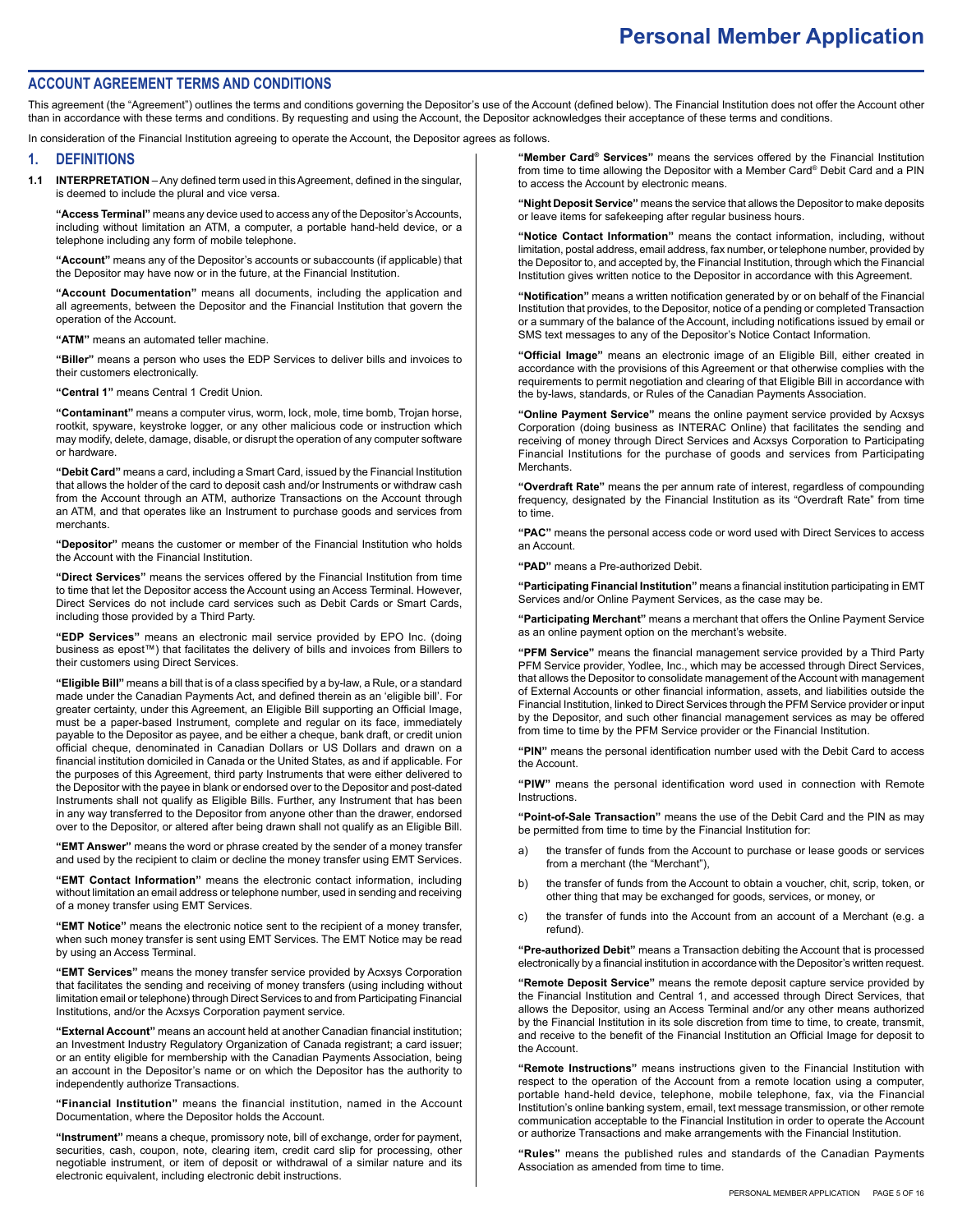**"Smart Card"** means a Debit Card that has an embedded integrated circuit that can process data and protect the cardholder from fraudulent use.

**"Survivor"** means, upon the death of any person(s) constituting the Depositor in a joint Account, the surviving person(s) constituting the Depositor.

**"Third Party"** means any person, firm, corporation, association, organization, or entity other than the Financial Institution or Central 1.

**"Transaction"** means any transaction processed to or from the Account.

#### **2. GENERAL**

**2.1 JOINT PROPERTY** – If this is a joint Account and more than 1 person constitutes the Depositor, each assigns and transfers to all jointly any and all shares and monies, including all dividends and interest which now or at any time hereafter stand to the credit of the Account, and agree that all such shares and monies will be the Depositor's joint property.

If the right of survivorship as set out in the Account Documentation applies, upon the death of any person constituting the Depositor, the entire beneficial interest in the Account vests in the Survivor and as such, the Account assets will pass to the Survivor and will not be treated as an estate asset. Such transfer of Account assets does not release the deceased Account holder nor his/her estate from article 2.2, Joint and Several Liability.

If the right of survivorship as set out in the Account Documentation does not apply, upon the death of any person constituting the Depositor, the entire beneficial interest in the Account will not pass to the Survivor. In this situation, the Financial Institution is entitled to assume that the Survivor and the deceased Account holder had equal interests in the Account assets. Payment of Account assets to the deceased Account holder's estate will be made in accordance with this assumption. Such payment does not release the deceased Account holder nor his/her estate from article 2.2, Joint and Several Liability.

- **2.2 JOINT AND SEVERAL LIABILITY** If more than 1 person constitutes the Depositor, the persons constituting the Depositor agree that they are jointly and severally liable to the Financial Institution for all obligations, debts, and liabilities under this Agreement.
- **2.3 FORMS**  The Depositor will use only such forms and Instruments as may be authorized by the Financial Institution from time to time.
- **2.4 SERVICE CHARGES AND FEES**  The Depositor will pay fees incurred on the Account, including, without limitation, fees imposed by a Third Party. The Depositor will pay the service charges that the Financial Institution establishes from time to time for the Account including, without limitation, service charges for providing records regarding the Depositor that the Financial Institution is legally required to provide. The Depositor acknowledges receipt of a schedule of the Financial Institution's charges for the Account in effect at the time of acceptance of this Agreement. The Financial Institution may from time to time increase or decrease the service charges for the Account and provide notice of such changes by sending a notice to the Depositor's last known Notice Contact Information, by posting notice at the Financial Institution's premises or on the Financial Institution's website, by personal delivery, or by any other means the Financial Institution, acting reasonably, considers appropriate to bring the change to the attention of the Depositor. Current service charges for the Account may be obtained by contacting the Financial Institution or through the Financial Institution's website. The Depositor is responsible for determining the then current service charges for the Account they request in advance of requesting those services. By requesting the Account, the Depositor acknowledges their agreement to pay service charges for the Account requested by them then in effect. The Financial Institution can deduct service charges from the Account (or other accounts of the Depositor with the Financial Institution) when the service is requested or performed. New or amended service charges and fees will become effective on the earlier of the stated effective date following publication, when the service is requested or performed, or when incurred, and in any event, no later than 30 days after publication by the Financial Institution.
- **2.5 VERIFICATION AND ACCEPTANCE OF TRANSACTIONS BY THE FINANCIAL INSTITUTION** – All Transactions are subject to verification and acceptance by the Financial Institution and, if not accepted, or if accepted but subsequently determined to be in error or otherwise improper or unauthorized, the Financial Institution may, but is not obliged to, reverse them from the Account. Verification may take place at a date later than the date the Depositor authorized the Transaction, which may affect the Transaction date. Notwithstanding any other provision herein, if at any time the Financial Institution, acting reasonably, determines that a credit made to or traced to the Account was made in error or based upon a mistake of fact, or induced through or in any way tainted by fraud or unlawful conduct, the Financial Institution may place a hold on the credit and/or reverse the credit and any applicable interest.

#### **2.6 NOTING OR PROTESTING** – The Depositor:

- a) will be liable, without presentation, protest, or notice of dishonour to any parties, for the nonacceptance or nonpayment of any bills, notes, cheques, or other Instruments the Depositor delivered to the Financial Institution for deposit, discount, collection, or otherwise, and
- b) will be liable to the Financial Institution as if proper notice of dishonour, protest, and presentment had been made or given,
- and the Financial Institution may:
- c) charge such items, when dishonoured, to the Account in accordance with article 5.3, Returned Items, and
- d) note or protest any item should the Financial Institution consider it advisable to do so, but the Financial Institution will not be liable for failure to note or protest any such item.
- **2.7 TRUE INFORMATION**  The Depositor agrees to provide true, accurate, current, and complete information about the Depositor, the Account, and any External Account when required by the Financial Institution and/or this Agreement. Further, the Depositor agrees to notify the Financial Institution of any changes to such information within a reasonable period of time.

### **3. USE OF SERVICES**

**3.1 NIGHT DEPOSIT SERVICE** – At the Depositor's request, the Financial Institution will accept for deposit monies or Instruments acceptable to the Financial Institution placed in an envelope or deposit bag supplied by the Financial Institution and placed by the Depositor in the night depository, provided that the monies and Instruments are accompanied by a properly completed deposit slip signed by the Depositor and enclosed in the same envelope or deposit bag.

The Financial Institution will open the night depository on each business day of the branch during regular business hours and will deposit any monies and Instruments acceptable to the Financial Institution in the manner directed by the Depositor.

The Depositor agrees that the authorized Financial Institution officers who open the night depository and deposit the monies or Instruments to the credit of the Account are acting as the Depositor's agent up to the time at which the monies or Instruments are actually entered and recorded as having been deposited to the Account, and the Depositor nominates, constitutes, and appoints any such authorized Financial Institution officers to deposit any monies or Instruments placed by the Depositor in the night depository to the credit of the Account as directed by the accompanying deposit slip.

**3.2 DIRECT SERVICES AND MEMBER CARD® SERVICES** – The Depositor may use Direct Services and/or Member Card® Services to access any permitted Account and to authorize such Transactions as may be permitted by the Financial Institution from time to time, commencing upon the day these terms and conditions are accepted by the Depositor and the Depositor's request for Direct Services and/or Member Card® Services is approved by the Financial Institution. If Member Card® Services is approved, the Financial Institution will issue a Debit Card to the Depositor and will permit the Depositor to select a PIN. The Depositor cannot use Direct Services or Member Card® Services to authorize Transactions on an Account that otherwise requires more than 1 authorization (i.e., with multiple signature requirements) unless prior authorization is received in writing and with the Financial Institution's approval. The Financial Institution may, from time to time, add to or delete from the types of use permitted and Direct Services and/or Member Card® Services offered.

The Depositor will not deposit any coins, non-negotiable items, or anything not acceptable for deposit to the Account into any ATM. The Depositor will pay to the Financial Institution any damages, costs, or losses suffered by the Financial Institution as a result of any such deposit.

A Debit Card's issue does not amount to a representation or a warranty that any particular type of service is available or will be available at any time in the future.

- **3.3 DIRECT SERVICES AND MEMBER CARD® SERVICES ACKNOWLEDGMENT** The Depositor acknowledges and agrees that:
	- a) when transfers and bill payments are authorized through Direct Services, funds are deemed irrevocably transferred out of the Account and the Transaction cannot be revoked or countermanded by the Depositor;
	- b) even if more than 1 signature is required on cheques and withdrawal slips, any 1 Depositor may conduct Transactions using Direct Services and/or Member Card® Services, including transferring money out of the Account and making bill payments;
	- anyone with access to the PAC, PIN, and/or PIW may be able to access Direct Services and/or Member Card® Services and may use the PAC, PIN, and/or PIW to transfer money out of an Account, set up bill payment arrangements, make bill payments, and authorize any other Transaction;
	- d) the Financial Institution will not be liable in any way to the Depositor or any other person for processing or accepting on the Account any Transaction that results in the transfer of money out of the Account or in the payment of bills, even if the money is used for the benefit of a person other than the Depositor, or if bills owed by a person other than the Depositor are paid;
	- e) the Depositor will be liable for all Transactions conducted using Direct Services and/or Member Card® Services, including Transactions that benefit a person other than the Depositor or that result in the payment of bills owed by a person other than the Depositor; and
	- f) a copy of an electronic communication is admissible in legal proceedings and constitutes the same authority as would an original document in writing.
- **3.4 BILL PAYMENTS**  The Depositor acknowledges and agrees that:
	- a) bill payments made through Direct Services, an Access Terminal, or at a branch of the Financial Institution are not processed immediately and that the time period for processing depends upon a number of factors, including, without limitation, the time when the bill payment is initiated and the internal accounting processes of the bill payment recipient;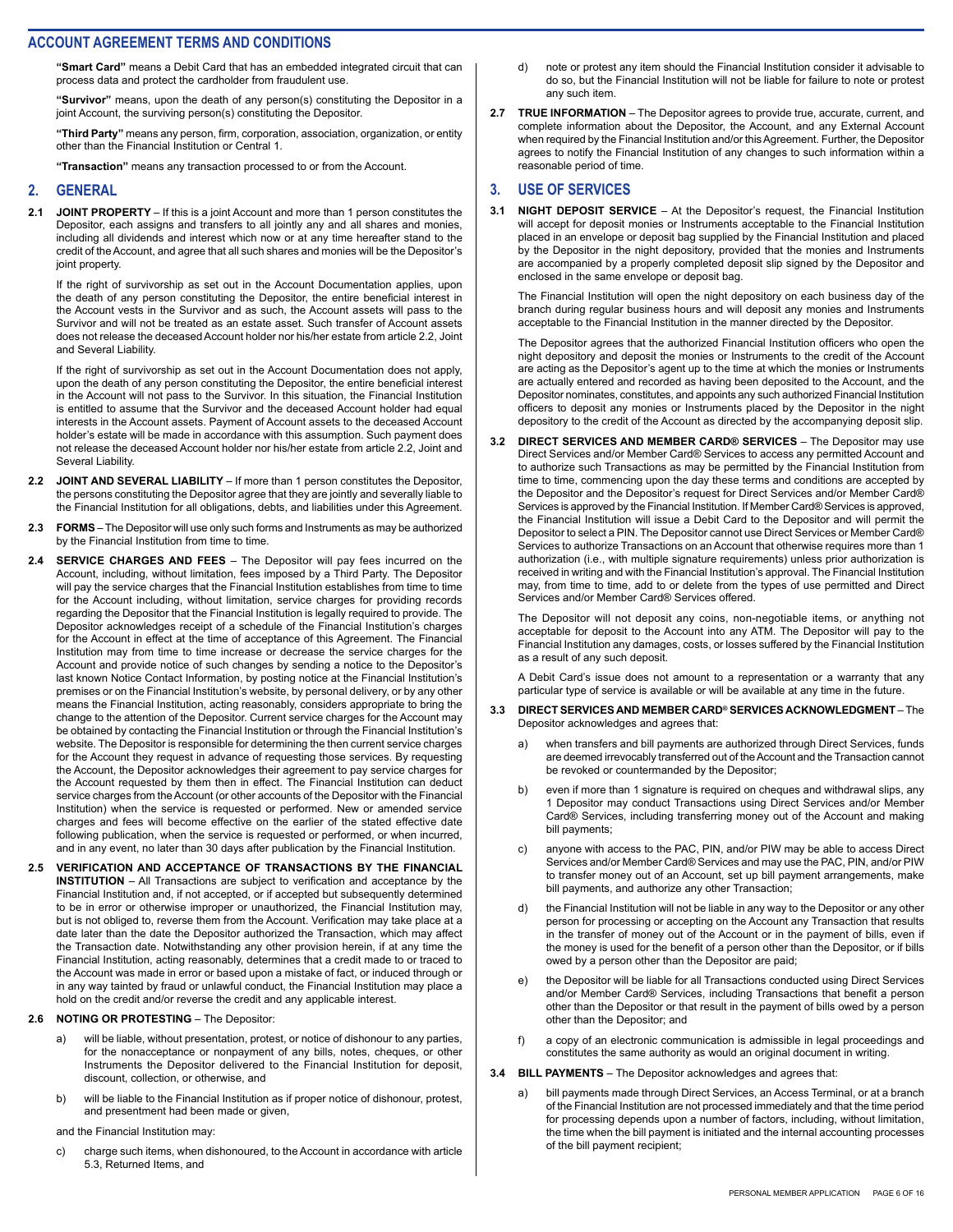- b) it is the responsibility of the Depositor to ensure that bill payments are authorized in sufficient time for the payment to be received by the bill payment recipient before its due date;
- c) the Financial Institution and Central 1 will not be liable for any cost, expense, loss, damage, or inconvenience of any nature or kind whatsoever arising as a result of any error, non-payment, or a delay in the processing of bill payments;
- d) if the Depositor has made or received a bill payment in error, the Financial Institution may, but is not obliged to, assist the Depositor by initiating or processing a 'Bill Payment Error Correction Debit', as defined under the Rules, and if so initiated, the Depositor agrees to indemnify the Financial Institution for any direct loss, costs or damages incurred, and will pay to the Financial Institution any reasonable service charges or fees related to the provision of the service; and
- e) if the Financial Institution, absent gross negligence or wilful misconduct, initiates or processes a Bill Payment Error Correction Debit affecting the accounts or affairs of the Depositor, the Financial Institution shall be held harmless for any and all loss, costs or damages suffered or incurred by the Depositor, howsoever caused, relating to the bill payment or the Bill Payment Error Correction Debit process.
- **3.5 AVAILABILITY OF DIRECT SERVICES AND MEMBER CARD® SERVICES**  The Depositor acknowledges that the availability of Direct Services and/or Member Card® Services depends on telecommunications systems, computer hardware and software, and other equipment, including equipment belonging to the Financial Institution, Central 1, and Third Parties, and that there is no guarantee or obligation to provide continuous or uninterrupted service. The Financial Institution and Central 1 are not liable for any cost, loss, damage, injury, inconvenience, or delay of any nature or kind whatsoever, whether direct, indirect, special, or consequential, that the Depositor may suffer in any way arising from non-continuous or interrupted service or the Financial Institution or Central 1 providing or failing to provide Direct Services and/or Member Card® Services, or from the malfunction or failure of telecommunication systems, computer hardware or software, or other equipment, or other technical malfunctions or disturbances for any reason whatsoever, nor are the Financial Institution or Central 1 liable for any lost, incomplete, illegible, misdirected, intercepted, or stolen messages, or failed, incomplete, garbled, or delayed transmissions, or online failures (collectively, "Interruption Claims"), even if the Depositor has advised the Financial Institution of such consequences. The Depositor releases and agrees to hold harmless the Financial Institution and Central 1 from any and all Interruption Claims.
- **3.6 EDP SERVICES**  If the Financial Institution through Direct Services makes EDP Services available and the Depositor uses the EDP Services:
	- a) the Depositor consents to epost™ preparing, using, and disclosing reports relative to the performance and/or operation of the EDP Services, including statistical or performance reports and other analysis, compilation, and information about the EDP Services or the Depositor, and reports that pertain to the Depositor's involvement in and use of the EDP Services. The Depositor further consents to epost™ disclosing to Central 1 Depositor-specific data that consists of the total number of Billers for which the Depositor has registered, without identifying those Billers apart from the Financial Institution and its affiliates and without identifying detailed data of the Depositor's viewing activities;
	- b) the Depositor acknowledges that epost™ will not respond directly to the Depositor with respect to any inquiries, requests, questions, complaints, or other issues relating to the EDP Services in any way, other than to direct the Depositor to the Financial Institution or the Biller; and
	- c) the Depositor acknowledges that the consents contained in a) above are requirements of the EDP Services and that if such consents are withdrawn, the Depositor's participation in the EDP Services may be suspended or terminated and any or all documents may not be presented via the EDP Services.
- **3.7 TRANSFERS WITH EXTERNAL ACCOUNTS**  If the Financial Institution through Direct Services enables the Depositor to transfer funds between the Account and an External Account, then:
	- a) the Depositor agrees to inform the Financial Institution in writing of the External Account they wish to link to the Account in a form acceptable to the Financial Institution;
	- b) the Financial Institution reserves the right to refuse to accept the External Account;
	- c) the Depositor agrees to provide the Financial Institution with the financial institution number, branch address or number, and the account number of the External Account the Depositor wishes to link to the Account. The Financial Institution reserves the right to verify the External Account;
	- d) the Depositor and the External Account holder must provide authorization to establish the link between the Account and the External Account;
	- e) the Depositor agrees to not link the Account to an account that is not owned by the Depositor;
	- f) the Depositor acknowledges and agrees that the Financial Institution, at its discretion, may limit the type of Transactions that can be conducted between the Account and the External Account; specifically whether Transactions will be in the form of credits to the External Account, debits from the External Account, or both credits to and debits from the External Account;
- g) the Depositor may only link an Account denominated in Canadian dollars to an External Account denominated in Canadian dollars, or an Account denominated in US dollars to an External Account denominated in US dollars, and only if the External Account is with a financial institution domiciled in Canada;
- h) the Financial Institution reserves the right to limit the number of External Accounts that can be linked to the Account;
- i) the Financial Institution reserves the right to limit the dollar amount of Transactions to or from the External Account;
- j) the Financial Institution reserves the right to limit the number of Transactions to or from the External Account;
- k) the Financial Institution reserves the right to hold funds on the Transaction amount;
- l) the Depositor consents to the disclosure to the financial institution that holds the External Account of any personal information provided to the Financial Institution with respect to Transactions to or from the External Account. The Depositor also consents to the disclosure to the Financial Institution of any personal information provided to the financial institution holding the External Account of any personal information provided to such financial institution with respect to Transactions to or from the External Account;
- m) funds usually arrive in the Depositor's External Account or Account within 3 to 5 business days from the day the Transaction is authorized. The Financial Institution cannot guarantee the date of deposit to the Account or External Account. The Financial Institution and Central 1 will not be liable for any cost, expense, loss, damage, or inconvenience of any nature or kind whatsoever arising as a result of a delay in the processing of Transactions;
- all deposits or withdrawals will be reversed if the Transaction cannot be delivered or if it is returned for any reason; and
- o) the Depositor agrees that for security or risk management purposes and at the Financial Institution's discretion, a nominal sum may be credited to the External Account once per year.
- **3.8 TRANSFERS WITH LINKED ACCOUNTS**  If the Financial Institution through Direct Services enables the Depositor to link multiple Accounts to a single user name to allow the Depositor to access the Accounts from a single user name, it will not constitute merging the Accounts. If the Accounts are linked through Direct Services, then:
	- a) the Financial Institution reserves the right to refuse to accept any Account;
	- b) the Depositor agrees that the Financial Institution, at its discretion, may limit the type of Transactions that can be authorized between the Accounts, specifically whether Transactions will be in the form of credits to an Account, debits from an Account, or both credits to and debits from an Account;
	- c) the Financial Institution reserves the right to limit the number of Accounts that can be linked;
	- d) the Financial Institution reserves the right to limit the dollar amount of Transactions made to or from a linked Account;
	- e) the Financial Institution reserves the right to limit the number of Transactions made to or from a linked Account;
	- f) the Financial Institution reserves the right to apply a hold on the Transaction amount to a linked Account for a period of time to be determined by the Financial Institution, during which time the Transaction or portion thereof will not be accessible to the Depositor;
	- g) the Depositor agrees that the Financial Institution cannot guarantee the date of a Transaction to and/or from a linked Account. The Financial Institution and Central 1 will not be held liable for any cost, expense, loss, damage, or inconvenience of any nature arising as a result of a delay in the processing of Transactions; and
	- h) all Transactions will be reversed if the Transaction cannot be delivered or if it is returned for any reason.
- **3.9 EMT SERVICES**  If the Financial Institution through Direct Services makes EMT Services available and the Depositor uses the EMT Services, the Depositor acknowledges and agrees that:
	- a) the EMT Services are only available in Canadian dollars;
	- b) the Account will be debited as soon as the Depositor initiates a Transaction and the Financial Institution may hold the Transaction amount until the recipient successfully claims the Transaction or the Transaction is cancelled. The Financial Institution has no obligation to and will not pay interest on the Transaction amount. To the extent permitted at law, the Financial Institution is deemed to have a security interest in the Transaction amount from the time the Account is debited until the recipient successfully claims the Transaction or the Transaction is cancelled;
	- c) Transactions sent and received through the EMT Services are subject to number and dollar limits that may change from time to time without prior notice to the Depositor:
	- d) the Financial Institution will not be responsible or liable for any losses or damages incurred as a result of funds held and/or limits set by the Financial Institution, Acxsys Corporation, or a Participating Financial Institution;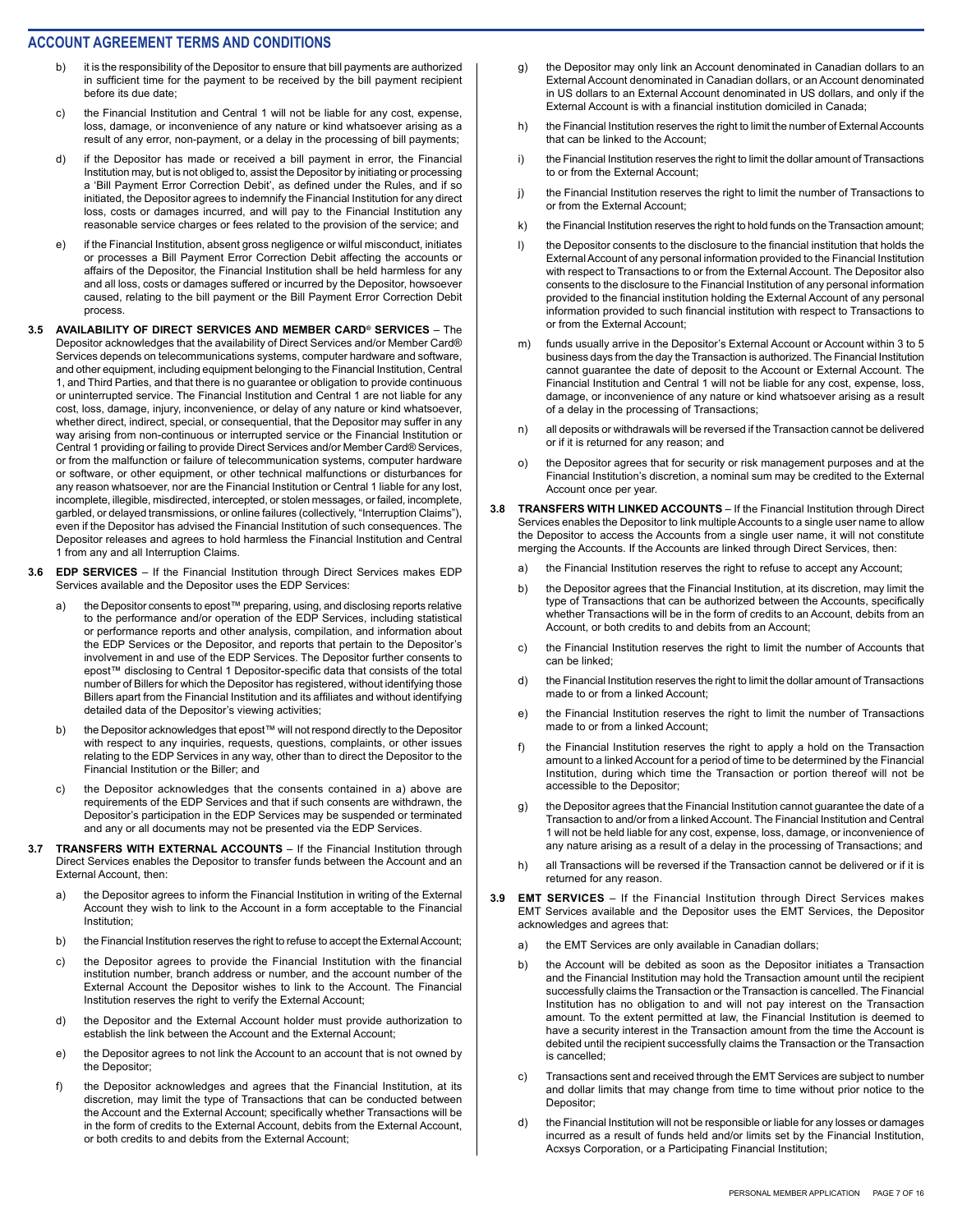- e) an EMT Notice advising the recipient of the Transaction will be generated approximately 30 minutes after the Depositor originates the Transaction;
- f) as the sender, the Depositor will keep the EMT Answer confidential and will not disclose it or share it with anyone but the intended recipient;
- g) the recipient must correctly provide the EMT Answer to claim or decline the Transaction;
- h) the Financial Institution, the other Participating Financial Institution, and Acxsys Corporation or Acxsys Corporation's agents are entitled to pay the Transaction amount to anyone who, using the EMT Services, claims to be the recipient and successfully provides the EMT Answer;
- i) the Financial Institution will not be liable for losses or damages incurred as a result of a person other than the intended recipient guessing or obtaining the EMT Answer;
- j) as the sender, the Depositor will not include the EMT Answer in the Transaction details;
- k) as the recipient, the Depositor will not disclose the EMT Answer except as required to claim or decline the Transaction;
- l) the recipient may claim a Transaction using the online banking services of the Financial Institution or another Participating Financial Institution or through the Acxsys Corporation payment service;
- m) if the recipient declines a Transaction that the Depositor initiated, the Transaction will be returned to the Depositor;
- n) funds usually arrive in the recipient's account within 3 to 5 business days from the day the recipient successfully claims the Transaction. The Financial Institution cannot guarantee the date of deposit;
- o) as the sender, the Transaction will be returned to the Depositor if the recipient does not claim the Transaction within 30 days of the date the Transaction is initiated, if the Transaction cannot be successfully sent to the recipient's EMT Contact Information as provided by the Depositor, or if the recipient declines the Transaction. The Depositor is responsible for providing the recipient's correct EMT Contact Information and further agrees that the recipient has consented to the Depositor's use of the EMT Contact Information for EMT Services purposes, including its provision to the Financial Institution, the other Participating Financial Institution, and Acxsys Corporation;
- p) if the recipient successfully claims the Transaction using the Acxsys Corporation payment service but provides incorrect account information, Acxsys Corporation or its agent may request correct account information from the recipient or may mail an Instrument to the recipient. The Financial Institution will not pay interest on the Transaction amount;
- q) the Financial Institution may cancel a Transaction if it has reason to believe that a mistake has occurred or if it believes that the Transaction is a product of unlawful or fraudulent activity;
- r) the Depositor is responsible for providing valid EMT Contact Information and will immediately update it via Direct Services if there are any changes to said EMT Contact Information;
- s) as the sender, the Depositor may cancel a Transaction up to the time the recipient successfully claims the Transaction. As the recipient, the Depositor acknowledges that a Transaction may be cancelled up to the time the Depositor successfully claims the Transaction;
- t) all disputes will be handled directly between the sender and the recipient;
- u) the Financial Institution may refuse to provide EMT Services for the Depositor; and
- v) the Financial Institution and Central 1 will not be liable for any cost, expense, loss, damage, or inconvenience of any nature or kind whatsoever arising as a result of a delay in processing a Transaction or for Transactions claimed by someone other than the intended recipient.
- **3.10 PERSONAL FINANCIAL MANAGEMENT**  If the Financial Institution, through Direct Services, makes the PFM Service available, the Depositor agrees that the terms and conditions in this article 3.10, Personal Financial Management, govern the Depositor's use of the PFM Service and are binding upon the Depositor. If there is any conflict between these PFM Service terms and conditions and the terms and conditions in the rest of this Agreement, then these PFM Service terms and conditions will apply in respect of the PFM Service. In addition, if the Depositor subscribes for PFM Services, special terms and conditions will also apply, as more particularly set forth in the PFM Special Terms attached to and forming part of this Agreement. If there is any conflict between the PFM Special Terms and the terms and conditions in the rest of this Agreement or in respect of this article 3.10, Personal Financial Management, then the PFM Special Terms will apply for the PFM Service. Further
	- a) in connection with the PFM Service, the Depositor agrees to provide true, accurate, current, and complete information about an asset and/or liability when required by the Financial Institution. Further, the Depositor agrees to notify the Financial Institution of any changes to such information within a reasonable period of time;
- b) the Depositor agrees to inform the Financial Institution, through Direct Services, of the External Account, asset, or liability they wish to link or add to the PFM Service, including the modification or removal of any linked or added External Account, asset, or liability;
- c) the Financial Institution and the PFM Service Provider each, individually, have the right, in their sole discretion, to refuse to link or add an External Account, asset, or liability to the PFM Service for any reason, including, but not limited to, inability, cost, or inconvenience of linking or adding the External Account to the PFM Service;
- d) the Financial Institution reserves the right to verify the External Account;
- e) the Depositor must provide authorization to add an asset or liability to the PFM Service;
- f) the Depositor agrees to not link, or add, to the PFM Service an External Account, asset, or liability that is not owned by the Depositor;
- g) the Financial Institution reserves the right to limit the number of External Accounts, assets, and/or liabilities that can be linked or added to the PFM Service;
- h) the Depositor agrees that the PFM Service may, from time to time, access the External Account to ensure that the personal financial information on file is current, and to update the personal information on file if it is not, using information retrieved from the External Account. Such access will be at the discretion of the PFM Service provider and will typically occur when the Depositor accesses Direct Services, but may be more or less frequent; and
- i) the Depositor acknowledges and agrees that any information provided by the Depositor about an asset or liability that is not under an External Account or the Account, is provided at the sole discretion of the Depositor. Further, the Depositor agrees that it is the Depositor's sole responsibility to keep such information current.
- **3.11 REMOTE DEPOSITS**  If the Financial Institution, through Direct Services, makes the Remote Deposit Service available and the Depositor uses the Remote Deposit Service, the Depositor acknowledges and agrees that:
	- a) solely for the Remote Deposit Service, the Financial Institution appoints the Depositor as its agent, to act on behalf of the Financial Institution in the creation and transmission of an Official Image to the Financial Institution, and any other related duties that may be required by the Financial Institution, all in accordance with the Rules and applicable legislation governing Instruments. In this context, transmission to and receipt by the Financial Institution of the Official Image will have the same effect as if the Instrument was delivered to a branch of the Financial Institution for negotiation and clearing. The Depositor acknowledges and agrees that this role as agent cannot be further delegated by the Depositor. Further, the Depositor acknowledges and agrees that the Depositor shall be personally responsible and liable for:
		- i) compliance with this Agreement,
		- ii) maintaining adequate security over any Access Terminal used, the location of use of the Access Terminal, and any passwords, so as to prevent use by others or interception of data transmitted,
		- iii) ensuring that all Official Images created and transmitted are of good quality and fully and accurately capture all material details of the Eligible Bill,
		- iv) maintaining adequate safeguards and procedures for the preservation of originals of all Eligible Bills transmitted as Official Images, and
		- v) verifying that deposits expected to be made to the Account reconcile with dates and amounts applicable to transmissions made using the Remote Deposit Service and for providing immediate notice to the Financial Institution of any errors, omissions, irregularities, or concerns about suspicions of fraudulent Instruments or compromise of the security applicable to the use of the Remote Deposit Service;
	- b) the Financial Institution may, upon receipt of what reasonably appears to qualify as an Official Image, treat such as an Official Image and, as if it were an original of an Instrument received at a branch of the Financial Institution, subject to this Agreement and any policies of the Financial Institution governing Instruments;
	- c) the creation of an Official Image will be done using a method authorized by the Financial Institution, in its sole discretion, from time to time. Further, the Depositor agrees to take all proper and necessary precautions to prevent any other person from purporting to create or transmit an Official Image to the credit of the Depositor's Account;
	- d) nothing in this Agreement obliges the Financial Institution to accept for deposit any item whether it is or purports to be an Official Image. The Depositor shall not purport to create or transmit an Official Image of any item that does not qualify as an Eligible Bill or any item that is post-dated, stale-dated, received by the Depositor from anyone other than the drawer of that item, or that is in any way altered. If the Depositor has any suspicions or concerns about the authenticity, validity, negotiability, or chain of title to any item purporting to be an Eligible Bill, then the Depositor shall not seek to use the Remote Deposit Service for negotiation or collection of that item, but will instead bring the original of that item to the counter of the branch of Account, identify the specific concerns to the Financial Institution, and fully disclose all material facts known by the Depositor relating to that item and fully cooperate with any inquiry or investigation of the concerns;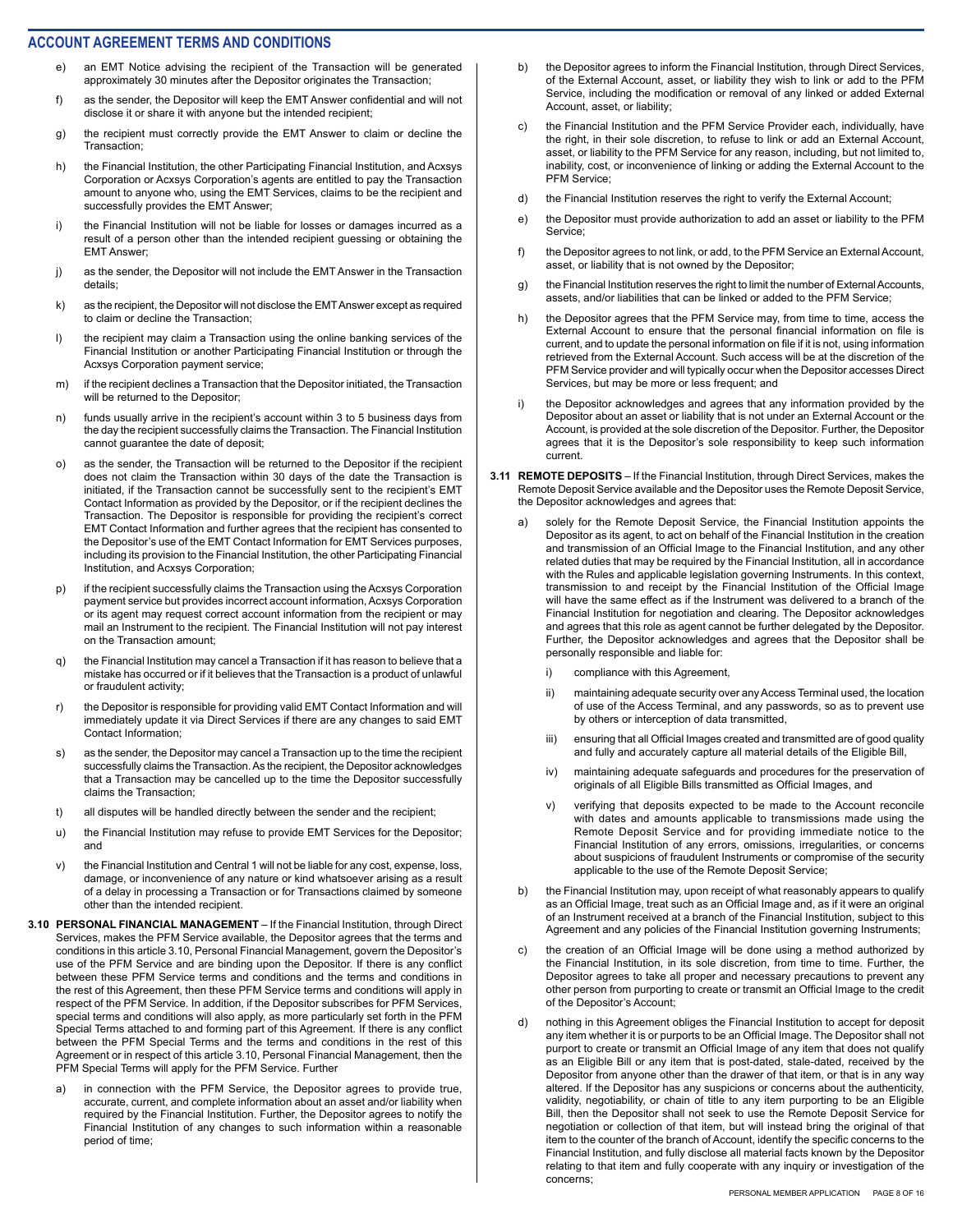- e) under the Remote Deposit Service, Eligible Bills are restricted to those Instruments in Canadian dollars or United States dollars, drawn on a financial institution domiciled in Canada or the United States, as and if applicable, in the sole discretion of the Financial Institution from time to time. The Depositor shall not seek to use the Remote Deposit Service to deposit any Instrument into an Account different than the currency denominated on the Instrument. Canadian dollar Instruments shall only be deposited to a Canadian dollar Account. United States dollar Instruments shall only be deposited to a United States dollar Account;
- f) Official Images received through the Remote Deposit Service are subject to number and dollar limits that may change from time to time without prior notice to the Depositor;
- g) any Transaction made on any day or at any time during which the Financial Institution is not open for business, may be credited to the Account on the next business day of the Financial Institution;
- h) once an Official Image of an Eligible Bill has been transmitted to the Financial Institution through the Remote Deposit Service, no further Official Images of that Eligible Bill will be created or transmitted through the Remote Deposit Service (or any other similar service) unless the Depositor is requested to do so by the Financial Institution in writing. Further, the Depositor agrees to make no further use of the original of an imaged Eligible Bill, and shall safely retain possession of the original of the Eligible Bill without further negotiation, transfer, or delivery to any other person or holder. In addition to all obligations and responsibilities either set forth in this Agreement or elsewhere, the Depositor agrees to indemnify and hold the Financial Institution and its service providers and Central 1 and all of their connected parties, including, without limitation, their respective agents, directors, officers, employees, affiliates, and licensees (collectively, the "Indemnified Parties") harmless from and against any and all liabilities and costs, including, without limitation, reasonable legal fees and expenses incurred by the Indemnified Parties in connection with any claim or demand arising out of or connected to the Depositor's use of the Remote Deposit Service or duplicate negotiation of items that were at any time presented as Official Images of Eligible Bills. The Depositor must assist and cooperate as fully as reasonably required by the Indemnified Parties in the defence of any such claim or demand. The disclaimers, liability exclusions, liability limitations, and indemnity provisions in this Agreement survive indefinitely after the termination of this Agreement and apply to the extent permitted by law. Without limiting the foregoing, the Depositor will indemnify and save the Indemnified Parties harmless from and against all liability, costs, loss, expenses, and damages, including direct, indirect, and consequential incurred by the Indemnified Parties as a result of any breach of this Agreement, or any claims arising from or relating to misuse of Official Images or items purporting to be Official Images, or negotiation of Eligible Bills where an Official Image has also been transmitted for collection;
- i) on transmission of an Official Image of an Eligible Bill to the Financial Institution, the Depositor is responsible for immediately marking the face of the Eligible Bill with a blatant notation or mark that prevents renegotiation of the Eligible Bill and indicates that the Eligible Bill has been imaged and transmitted, taking care not to obliterate any material particulars of that Eligible Bill. (For example: This can be done by writing "void" or "paid" or placing a diagonal stroke across the face of the item with a pencil, pen, or brightly colored highlighter.) For a period of 120 days after transmission of the Official Image to the Financial Institution, or such shorter period as stipulated by the Financial Institution in writing, the Depositor shall retain and produce to the Financial Institution on written request the original of all imaged Eligible Bills. If the Depositor receives a written request to retain or produce, the Depositor will comply with the written request, and shall, if requested, produce, by delivering to the Financial Institution, the original of all specified Eligible Bills within 5 business days of such request. If the Depositor fails to comply with the written request made pursuant to this provision, then the Financial Institution can place a hold on or reverse any credit made to the Account in relation to those specified Eligible Bills, even if such creates an overdraft on the Account. If no written request is received within that time, then 120 calendar days after an Official Image has been transmitted to the Financial Institution through the Remote Deposit Service or such shorter period as stipulated by the Financial Institution in writing, and provided that the Depositor has verified a credit to the Account that reconciles to the Official Image transmitted, the Depositor agrees to immediately proceed with destruction of the original of the Eligible Bill. Destruction methods include shredding, pulping, burning, or any other means that ensures that the original Instrument cannot be reused;
- j) the Depositor is responsible for any and all costs associated with obtaining a replacement Instrument in the event that the Financial Institution requests that the Depositor re-transmit an Official Image in accordance with h) above, and the original Instrument was destroyed in accordance with i) above or otherwise lost;
- k) in the Financial Institution's sole discretion, electronic notices for purposes related to the Remote Deposit Service may be generated and sent to the Depositor at the Notice Contact Information after the Depositor uses the Remote Deposit Service to transmit an Official Image, including to advise the Depositor of the receipt by the Financial Institution of an Official Image. To receive such electronic notices, the Depositor must provide the Notice Contact Information required by the Financial Institution;
- l) an electronic notice, if any, sent in connection with the Remote Deposit Service is for information purposes only and is no guarantee that the Official Image will be accepted by the Financial Institution or that the Account will be credited; and
- m) the Financial Institution will not be liable for any cost, expense, loss, damage, or inconvenience of any nature or kind whatsoever arising as a result of use of the Remote Deposit Service, including, but not limited to, a delay in processing a Transaction or the Financial Institution requiring the Depositor to obtain another Instrument.
- **3.12 ONLINE PAYMENT**  If the Financial Institution, through Direct Services, makes the Online Payment Service available and the Depositor uses the Online Payment Service, the Depositor acknowledges and agrees that:
	- a) the Online Payment Service is only available in Canadian dollars from Participating Merchants;
	- b) Transactions for the Online Payment Service must be initiated by the Depositor through the appropriate online payment option available on the website of a Participating Merchant;
	- c) as soon as the Depositor authorizes a Transaction through the Online Payment Service, and provided that there are available funds or credit, the amount of the Transaction will be withdrawn from the Account or a hold will be placed in the amount of the Transaction. The Financial Institution will hold the Transaction amount until the Participating Merchant successfully claims the Transaction or 30 minutes have elapsed, whichever comes first. The Financial Institution has no obligation to and will not pay interest on the Transaction amount. To the extent permitted at law, the Financial Institution is deemed to have a security interest in the Transaction amount from the time the Account is held until the Participating Merchant successfully claims the Transaction or the hold is removed;
	- d) Transactions sent and received through the Online Payment Service are subject to number and dollar limits that may change from time to time without prior notice to the Depositor;
	- e) the Financial Institution will not be responsible or liable for any losses or damages incurred as a result of funds held and/or limits set by the Financial Institution, Acxsys Corporation, a Participating Merchant, or a Participating Financial Institution;
	- f) the Financial Institution, the Participating Financial Institution, and Central 1 are entitled to pay the Transaction amount to anyone who claims to be the Participating Merchant and provides the payment authorization details within 30 minutes of the Transaction being authorized by the Depositor;
	- g) the Financial Institution will not be liable for losses or damages incurred as a result of a person other than the intended Participating Merchant receiving the Transaction amount;
	- h) if the Participating Merchant cancels, declines, or fails to claim a Transaction that the Depositor authorized, the Transaction amount will be reinstated after 30 minutes have elapsed since the Transaction was authorized. However, the Financial Institution cannot guarantee the date or time that the hold on the Transaction amount will be removed;
	- i) the Financial Institution, Central 1, or Acxsys Corporation may cancel a Transaction once it is authorized, but before payment authorization details are sent to the Participating Merchant, if there is reason to believe that a mistake has occurred or that the Transaction is a product of unlawful or fraudulent activity;
	- j) once payment authorization details have been sent to the Participating Merchant, a Transaction cannot be cancelled. Payment authorization details are sent immediately after a Transaction is authorized by the Depositor;
	- k) all disputes, including requests for refunds, will be handled directly between the Depositor and the Participating Merchant without the participation of the Financial Institution or any other party. A refund, if any, may be received through Direct Services and Central 1 for credit to the Account, or through such other method the Participating Merchant deems appropriate;
	- l) the Financial Institution may refuse, in its sole discretion, to provide the Online Payment Service for the Depositor;
	- m) in the Financial Institution's sole discretion, electronic Notifications for purposes related to the Online Payment Service may be generated and sent to the Depositor at the Notice Contact Information after the Depositor authorizes a Transaction, including to advise the Depositor that the Account has been debited. To receive an electronic Notification, the Depositor must provide the Notice Contact Information required by the Financial Institution;
	- n) an electronic Notification, if any, sent in connection with the Online Payment Service is for information purposes only and is no guarantee that the Participating Merchant will successfully claim the Transaction or that the Depositor has successfully purchased the product or service from the Participating Merchant; and
	- o) the Financial Institution will not be liable for any cost, expense, loss, damage, or inconvenience of any nature or kind whatsoever arising as a result of using the Online Payment Services, including, but not limited to, a delay in processing a Transaction or a Participating Merchant failing to claim a Transaction.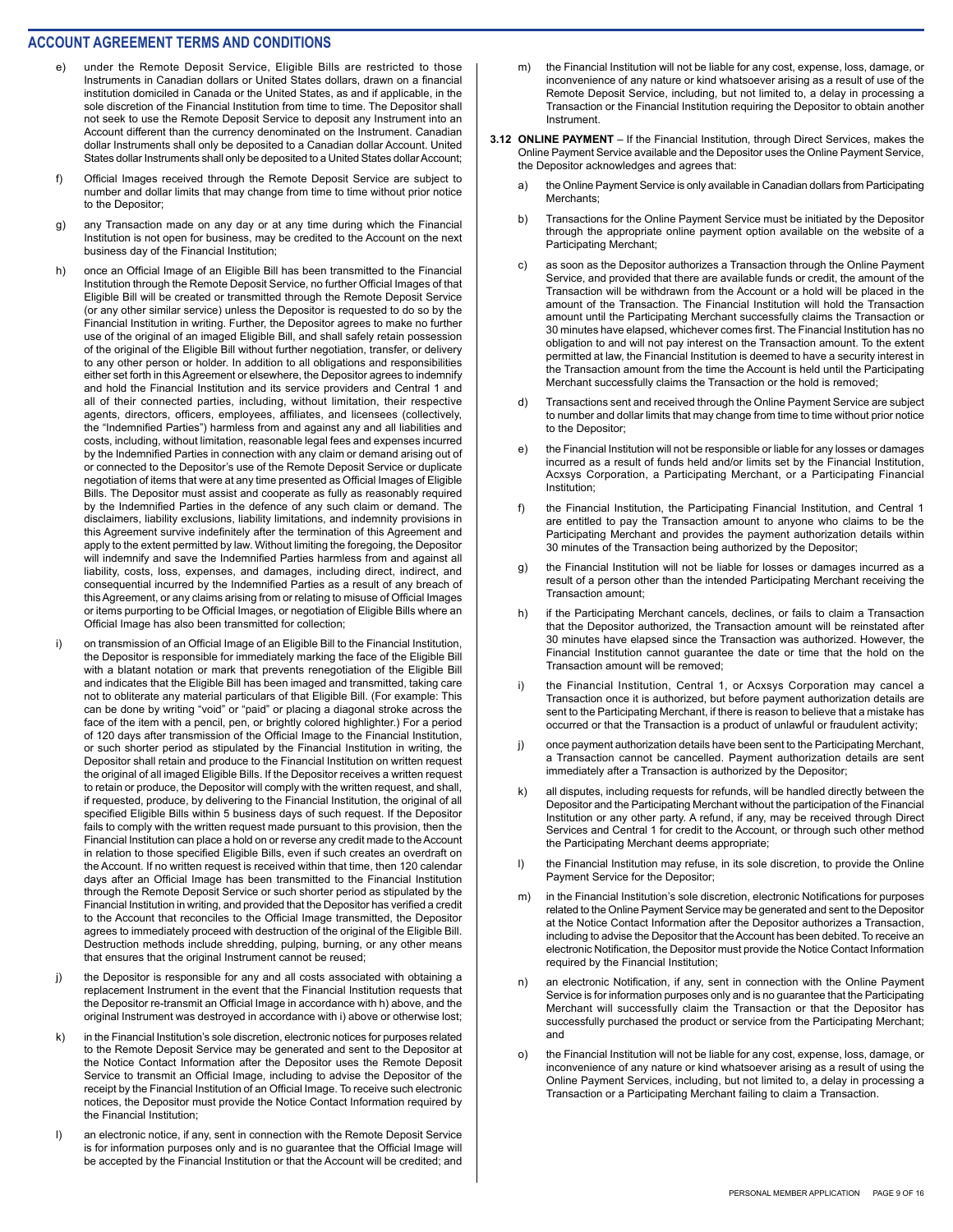**3.13 FOREIGN CURRENCY TRANSACTIONS** – If the Depositor provides instructions to the Financial Institution on an Account that is denominated in a currency other than the currency of the Account, a conversion of currency may be required. In all such Transactions and at any time a conversion of currency is made, the Financial Institution may act as principal with the Depositor in converting the currency at rates established or determined by the Financial Institution, affiliated parties, or parties with whom the Financial Institution contracts. The Financial Institution, its affiliates, and contractors may earn revenue and commissions, in addition to applicable service charges, based on the difference between the applicable bid and ask rates for the currency and the rate at which the rate is offset in the market.

**3.14 NO OBLIGATION** – Nothing in this Agreement will oblige the Financial Institution to:

- a) honour any Instrument drawn by the Depositor on the Financial Institution,
- b) accept any monies for investment in shares or for deposit,
- c) redeem shares,
- d) transfer money, or e) lend money to the Depositor.

#### **4. DEPOSITOR INSTRUCTIONS**

**4.1 INSTRUMENTS** – Notwithstanding article 2.5, Verification and Acceptance of Transactions by the Financial Institution, the Depositor acknowledges and agrees that the Financial Institution will not be obliged to examine or assure itself of the regularity or validity of any endorsement or signature appearing on any Instrument. The Depositor releases the Financial Institution from all claims by the Depositor or others concerning the regularity or validity of any endorsement or signature.

The Depositor further acknowledges and agrees that if more than 1 endorsement or signature is required on an Instrument, that such an arrangement is solely between and amongst the persons constituting the Depositor, whether the Financial Institution has notice of such an arrangement or not. The Depositor releases and agrees to indemnify and hold harmless the Financial Institution from all claims by the Depositor or others concerning the adequacy or authority of endorsements or signatures required in any arrangement made amongst the persons constituting the Depositor.

The Depositor authorizes the Financial Institution, without enquiry, to honour and pay Instruments drawn on the Account, regardless of whether such Instruments are:

- a) drawn to the order of the Depositor on behalf of the Depositor who signed them,
- b) payable to cash or bearer,
- c) payable to the order and negotiated by or on behalf of the Depositor,
- d) encashed or tendered to pay the obligations of the Depositor, or
- e) deposited to the credit of the Depositor.
- **4.2 COUNTERMANDS**  Any countermand of payment (commonly called a "stop payment") of an Instrument drawn on the Account must be in writing and signed by the Depositor who signed the Instrument that is the subject of the countermand, or by some other person(s) duly authorized by the Depositor. On receiving a countermand of payment of an Instrument drawn on the Account, the Financial Institution will:
	- a) use reasonable diligence to comply with the countermand, but
	- b) not be liable to the Depositor or any other person by reason of complying with, or failing to comply with, the countermand, whether the Financial Institution is negligent, wilfully negligent, or otherwise.

The Depositor hereby agrees to indemnify and save the Financial Institution harmless for all liability, costs, damages, and expenses incurred by the Financial Institution by reason of it complying with, or failing to comply with, a countermand of payment. This indemnity will enure to the benefit of the Financial Institution and will be binding upon the Depositor and their heirs, executors, successors, and assigns.

**4.3 REMOTE INSTRUCTIONS** – The Depositor may provide Remote Instructions to any branch of the Financial Institution as permitted by the Financial Institution, online through the Direct Services web portal, or through the Financial Institution's telephone banking service, if any. The Remote Instructions may concern the Account maintained at that branch, or concern other Transactions and arrangements conducted at or with that branch.

The Financial Institution may, but will not be obliged to, act on Remote Instructions received in the name of the Depositor along with any requisite PAC and/or PIW, if any, to the same extent as if the Remote Instructions were written instructions delivered to the Financial Institution by mail and signed by the Depositor authorized to operate the Account. Any such Remote Instructions are deemed genuine.

The Financial Institution may, in its sole discretion, acting reasonably, delay acting on or refuse to act on any Remote Instruction.

Remote Instructions are deemed received by the Financial Institution only when actually received and brought to the attention of an authorized officer of the Financial Institution capable of acting upon and implementing the Remote Instruction.

Remote Instructions can be transmitted to the Financial Institution at the telephone or fax number or email address provided by the Financial Institution, or at such other telephone or fax number or email address as the Financial Institution may advise the Depositor by notice in writing, or online through the Direct Services web portal. **Any of the persons that constitute the Depositor may act alone and provide Remote**  **Instructions to the Financial Institution, even if 2 or more signatures are otherwise required to operate the Account.** The Financial Institution, acting reasonably, is entitled to assume that any person identifying himself or herself as the Depositor is in fact the Depositor, and can rely upon such, and the Financial Institution may act on the Remote Instructions provided by any such person. All Remote Instructions given to the Financial Institution in the name of the Depositor will bind the Depositor.

- **4.4 ACCESS TERMINAL TRANSACTIONS**  The Depositor acknowledges and agrees that:
	- a) using the PAC, PIN, and/or PIW to authorize a Transaction constitutes authorization of that Transaction in the same manner as if authorization was given by the Depositor in person or as otherwise contemplated or permitted by this Agreement;
	- b) the Depositor will be bound by each such Transaction; and
	- c) once a PAC, PIN, and/or PIW has been used to authorize a Transaction, the Transaction may not be revoked or countermanded.

This Agreement and the fact that the Depositor has use of a Debit Card does not give the Depositor any credit privileges or any entitlement to overdraw the Account, except as provided by separate agreement with the Financial Institution.

The Depositor irrevocably authorizes and directs the Financial Institution to debit or credit, as the case may be, the amount of any Transaction to the Account, together with any service charges or fees, authorized using the PAC, PIN, and/or PIW, in person by the Depositor, or as otherwise contemplated or permitted by this Agreement, in accordance with the normal practices of the Financial Institution, which may be amended from time to time without notice.

- **4.5 LOST OR DESTROYED INSTRUMENT**  If an Instrument drawn on the Account is lost or destroyed while in the possession of another financial institution or its agents, the Financial Institution may, for all purposes, treat a copy of the Instrument, certified as being a true copy by the other financial institution, as though it were the original Instrument.
- **4.6 LOST OR STOLEN DEBIT CARD OR COMPROMISED PIN**  If the Depositor suspects or becomes aware that the Debit Card is lost or stolen, or that the PIN has been made accessible to another person, then the Depositor will notify the Financial Institution or its agent immediately, in person or by telephone. Notification will only be considered given if the Depositor speaks directly to an authorized Financial Institution officer or agent. Upon receipt of such notice, the Depositor's liability for further unauthorized use of the Debit Card will terminate. If the Depositor notified the Financial Institution promptly and cooperated in any investigation, once the Financial Institution is satisfied that the Depositor is the victim of fraud, theft, or coercion by trickery, force, or intimidation, the Depositor will be entitled to recover from the Financial Institution any direct losses from the Account through the use of the Debit Card in such fraud, theft, or coercion incurred after notice is given to the Financial Institution.

#### **5. COLLECTIONS**

- **5.1 DEPOSITS**  The Financial Institution may:
	- a) collect or present for acceptance or payment, through such banks or other agents as the Financial Institution may deem best, all Instruments delivered by the Depositor for deposit, discount, collection, or otherwise;
	- b) accept in payment of, or remittance for, such Instruments, cash or bank drafts, cheques, settlement cards, clearing house slips, or any other evidence of payment from the banks or other agents; and
	- c) place a hold on the proceeds of an Instrument presented by the Depositor until the Financial Institution accepts payment of, or remittance for, such Instrument.

Any deposit made on any day during which the Financial Institution is not open for business, or at any time during which the Financial Institution is not open for business, may be credited to the Account on the next business day of the Financial Institution.

The banks or other agents described in a) and b) above will be deemed the Depositor's agent and not the Financial Institution's agent.

The Financial Institution will not be liable for:

- d) any loss resulting from the acceptance of such evidence as a payment in lieu of cash,
- e) the failure of any bank or other financial institution or any agent to remit the same,
- f) the nonpayment of any cheque, bank draft, settlement card, clearing house slip, or any other evidence of payment accepted in payment or as a remittance from any other bank or agent, or
- g) the default, neglect, or mistakes of any such banks or agents.

The Financial Institution will be responsible only for the monies actually irrevocably received by the Financial Institution from such banks or agents and free of any Third Party claims.

- **5.2 HOLD ON ACCOUNTS OR TRANSACTIONS**  The Financial Institution may place a hold on the Account if:
	- a) the Financial Institution becomes aware of suspicious or possible fraudulent or unauthorized Account activity that may cause a loss to the Depositor, the Financial Institution, Central 1, or an identifiable Third Party;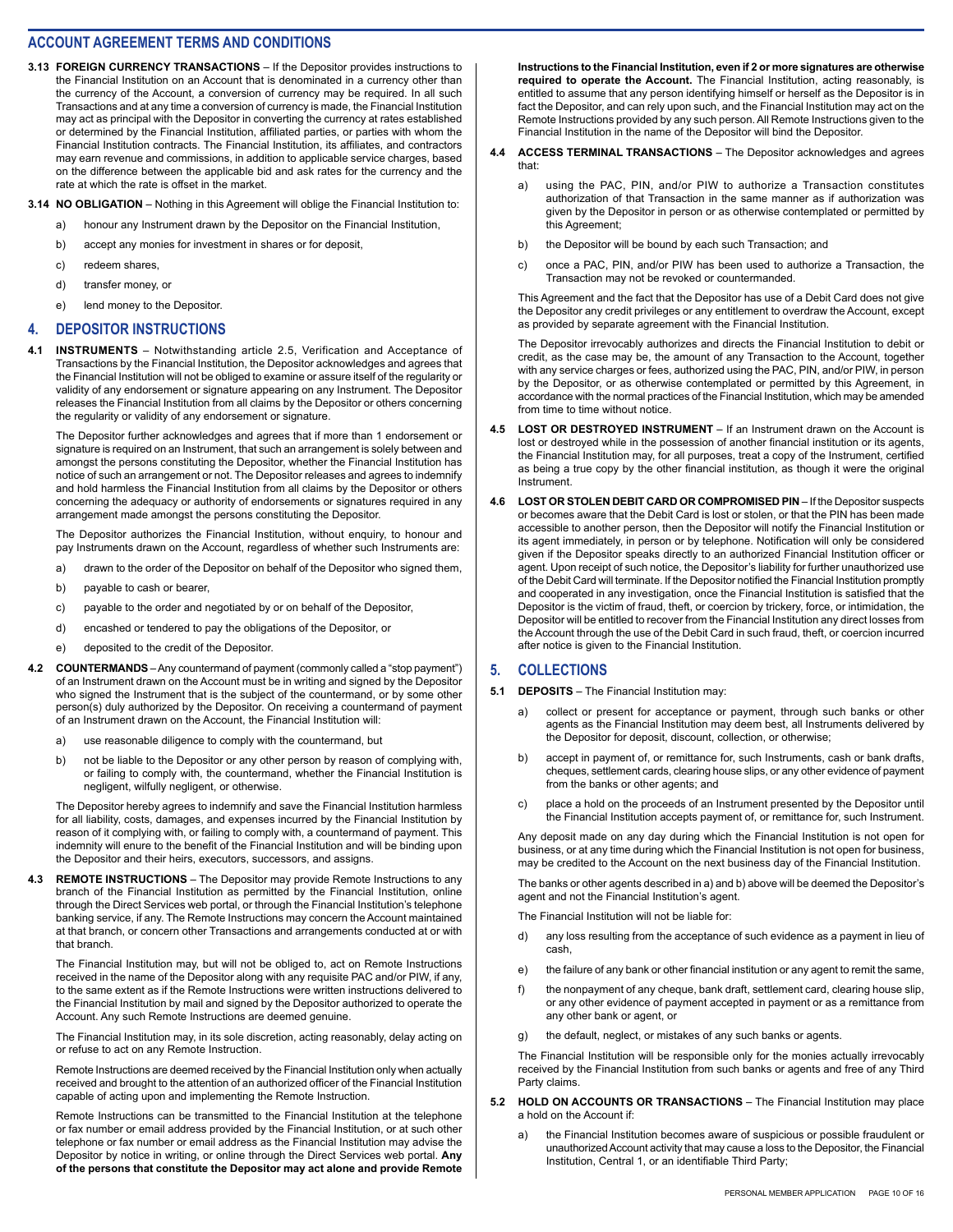- b) an issue arises as to who the proper signing authorities are on the Account; or
- c) a claim is made by a Third Party to the funds in the Account which, in the Financial Institution's sole discretion, is potentially legitimate.

The Depositor authorizes the Financial Institution to make such inquiries and do such things, at the Depositor's expense, as the Financial Institution deems necessary to resolve any of the issues noted above, including applying, at the Depositor's expense, to a court of competent jurisdiction (a "Court") to pay funds into Court and/or seek directions from a Court. The Depositor agrees to indemnify the Financial Institution for any expense or cost incurred by the Financial Institution arising from the need to place a hold on the Account or Transactions, including but not limited to expenses incurred relating to an application to a Court. If the Depositor is requested and fails to do so, the Financial Institution may, in its sole discretion, close or place a hold on the Account, free of any responsibility or liability for unprocessed Transactions during such time. Any credit to the Account for any non-cash Instrument is provisional and subject to a hold or reversal unless the Financial Institution has received actual irrevocable payment, free of any Third Party claims.

- **5.3 RETURNED ITEMS**  The Financial Institution is authorized to debit the Account with the amount of any Instrument that:
	- a) is not paid on presentation,
	- b) the Financial Institution has paid and is then called upon to refund,
	- c) may be dishonoured by nonacceptance or nonpayment,
	- d) is drawn on the account of a party that is bankrupt or insolvent,
	- e) the proceeds of which, through no fault of the Financial Institution, have been lost, stolen, or destroyed,
	- f) the proceeds of which, for any reason, the Financial Institution is unable to collect or withdraw,
	- g) has been cashed, negotiated, or credited to the Account but that has not been found good, or
	- h) is found to be forged, fraudulent, counterfeit, or unauthorized, regardless of whether or not the Instrument has cleared.

The Depositor further acknowledges and agrees to indemnify and save the Financial Institution harmless for all liability, costs, damages, and expenses incurred by the Financial Institution in connection with the foregoing, and authorizes the Financial Institution to debit the Account in respect of any such liability, costs, damages, and/or expenses. This indemnity will enure to the benefit of the Financial Institution and will be binding upon the Depositor and their heirs, executors, successors, and assigns.

#### **5.4 OVERDRAFTS** – If:

- a) the Financial Institution honours an Instrument drawn by the Depositor on an Account and insufficient funds stand to the credit of that Account to pay the Instrument in full; or
- b) an Instrument delivered by the Depositor to the Financial Institution for deposit, discount, collection, or otherwise is returned to the Financial Institution dishonoured, and insufficient funds stand to the credit of the Account to permit the Financial Institution to debit the full amount of the dishonoured Instrument; or
- c) the Financial Institution charges a fee, service charge, or other debit that the Financial Institution is authorized to charge to the Account, and if the funds standing to the credit of that Account are less than the amount charged to the Account;

then such event may, at the discretion of the Financial Institution, constitute:

- d) an application to redeem or transfer Financial Institution shares owned by the Depositor or to withdraw or transfer monies on deposit from an Account in the Depositor's name, to the extent that the funds standing to the credit of the particular Account are insufficient to pay the Instrument in full, or to permit the Financial Institution to charge the returned item or the fee, service charge, or debit to that Account; and
- e) an application for a loan to the extent that the shares or monies standing to the credit of the Account in the Depositor's name are insufficient to permit the payment or charging described in d) above.

If the Financial Institution grants a loan under e) above, the loan will be immediately due and payable forthwith without demand and the Depositor will pay interest on the balance of the loan at the Financial Institution's Overdraft Rate in effect from time to time.

The foregoing provisions do not give the Depositor any right to overdraw an Account or to authorize or permit anything, including a PAD or a Transaction authorized through a Debit Card, that would result in a negative balance in the Account. The Depositor agrees to indemnify the Financial Institution under article 7.3, Indemnity, d).

### **6. ACCOUNT SECURITY AND RISK**

**6.1 DEPOSITOR RIGHTS FOR INNOCENT BREACH** – Subject to the provisions of this Agreement:

a) if the Depositor did not reveal the PAC, PIN, and/or PIW to any other person, other than authorized Financial Institution agents or officers when required by the Financial Institution, or write it down or otherwise record it, and changed

the PAC, PIN, and/or PIW when required by this Agreement, the Depositor will not be liable for any unauthorized use that occurs after the Financial Institution has received written notice from the Depositor that the PAC, PIN, and/or PIW may have become known to someone other than the Depositor. The Financial Institution will not be considered to have received written notice until the Financial Institution gives the Depositor written acknowledgement of receipt of such notice; and

- b) the Financial Institution will not otherwise be liable for any damages or other liabilities that the Depositor may incur by reason of the Financial Institution acting, or failing to act, on Remote Instructions given in the name of the Depositor whether or not the Depositor actually gave the Remote Instructions. The Financial Institution will not be liable for any damages or other liabilities that the Depositor may incur by reason of the Financial Institution acting, or failing to act, on no statement requests made by the Depositor whether or not the Depositor actually gave the no statement request by Remote Instructions.
- **6.2 FRAUD PREVENTION AND DETECTION The Depositor agrees to maintain** appropriate security controls and procedures to prevent and detect thefts of Instruments, or losses due to fraud or forgery involving Instruments, or fraudulent or unauthorized Transactions.

The Depositor further agrees to diligently supervise and monitor the conduct and work of all agents having any role in the preparation of the Depositor's Instruments, the Depositor's reconciliation of the statement of account for the Account, or other banking functions.

#### **6.3 PROCEDURES FOR ADDRESSING UNAUTHORIZED TRANSACTIONS AND OTHER TRANSACTION PROBLEMS** – In the event of a problem with a Transaction or an unauthorized Transaction, the Depositor will report the issue immediately to the

Financial Institution. The Financial Institution will investigate and respond to the issue on a timely basis. The Financial Institution will not unreasonably restrict the Depositor from the use of the Account subject to dispute, as long as it is reasonably evident that the Depositor did not cause or contribute to the problem or unauthorized Transaction, has fully cooperated with the investigation, and has complied with this Agreement. The Financial Institution will respond to reports of a problem or unauthorized Transaction within 10 business days and will, within a reasonable period of time thereafter, indicate what reimbursement, if any, will be made for any loss incurred by the Depositor. Reimbursement will be made for losses from a problem or unauthorized Transaction in this time frame provided that the Depositor has complied with this Agreement and on the balance of probabilities it is shown that the Depositor took all reasonable and required steps to:

- a) protect the confidentiality of the PAC, PIN, and/or PIW as required by this Agreement;
- b) use security safeguards to protect against and detect loss, theft, and unauthorized access as required by this Agreement; and
- c) act immediately, upon receiving a Notification of, or becoming aware of, an unauthorized Transaction, to mitigate against further loss and report the issue to the Financial Institution.
- **6.4 DEBIT CARD CODE OF PRACTICE**  This Agreement is drafted with due regard to the Canadian Code of Practice for Consumer Debit Card Services, a copy of which is available from the Financial Institution on request.

If the Depositor is not satisfied with the Financial Institution's response, the Financial Institution will provide the Depositor, upon request, with a written account of its investigation and the reason for its findings. If the Depositor is not satisfied, the issue will be referred for mediation to either a Financial Institution system dispute resolution service, or if no such service is available, to an external mediator if agreed between the Depositor and the Financial Institution. Neither the Financial Institution nor the Depositor will have the right to start court action until 30 days have passed since the problem was first raised with the Financial Institution.

Any dispute related to goods or services supplied in a Point-of-Sale Transaction is strictly between the Depositor and the Merchant, and the Depositor will raise no defence or claim against the Financial Institution.

**6.5 ACCESS TERMINAL SECURITY** – If Direct Services are made available through the Internet or a telephone service provider, the Depositor acknowledges that, although the Financial Institution uses security safeguards to protect against loss, theft, and unauthorized access, because of the nature of data transmission, security is not guaranteed and information is transmitted at the risk of the Depositor. The Depositor acknowledges and shall ensure that any private Access Terminal used to access Direct Services is auto-locked by a password to prevent unauthorized use of the Access Terminal, has a current anti-Contaminant program, and a firewall, and that it is his or her personal responsibility to reduce the risk of Contaminants or online attacks and to comply with this provision. The Depositor further acknowledges that to reduce the risk of unauthorized access to the Account through the Access Terminal, the Depositor will sign out of Direct Services and, where applicable, close the browser when finished using it. The Depositor further acknowledges that using public or shared computers and Access Terminals, or using Access Terminals in a public place or through an open WiFi or shared Bluetooth portal, to access Direct Services increases the risk of unauthorized access to the Account, and will take all reasonable precautions to avoid such use or inadvertent disclosure of the PAC, PIN, and/or PIW.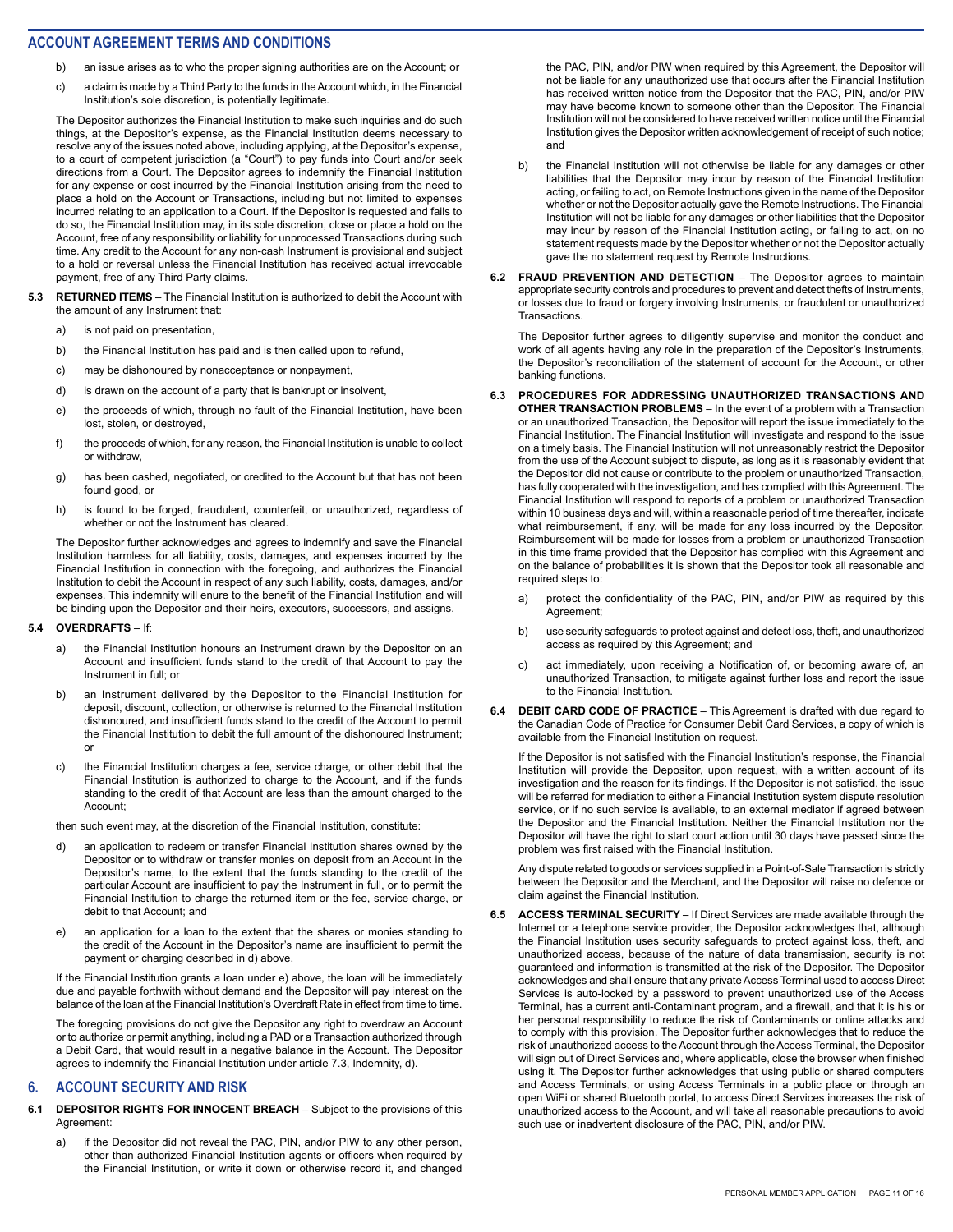**6.6 PAC, PIN, AND PIW CONFIDENTIALITY** – The Financial Institution can assign and/ or require the Depositor to select and use a PAC, PIN, and/or PIW in connection with this Agreement. The Depositor agrees to keep the PAC, PIN, and PIW confidential and will only reveal them to authorized Financial Institution agents or officers when required by the Financial Institution. The Depositor agrees not to record the PAC, PIN, or PIW in any format or medium. The Depositor can change the PAC, PIN, or PIW at any time. The Depositor agrees to change the PAC, PIN, or PIW if and when required by the Financial Institution. The Depositor acknowledges that the PAC, PIN, and/or PIW must be changed if there is a change in the persons authorized to provide Remote Instructions on the Account.

The Depositor is responsible for all use of the PAC, PIN, and/or PIW and for all Transactions on the Account.

The Depositor acknowledges that the Financial Institution may, from time to time, implement additional security measures, and the Depositor will comply with all instructions and procedures issued by the Financial Institution in respect of such security measures. The Depositor is aware of the risks of unsolicited email, telephone calls, and text message transmissions from persons purporting to be representatives of the Financial Institution. The Depositor agrees not to respond to such unsolicited communications and will only initiate communications with the Financial Institution either through the Financial Institution's Internet banking website or through the Financial Institution's published contact information as shown on the Financial Institution's website.

If the Depositor discloses the PAC to a Third Party, and if the Financial Institution becomes aware of such disclosure, the Financial Institution may, in its sole discretion, waive the confidentiality requirements described in this article 6.6, PAC, PIN, and PIW Confidentiality, but only if such disclosure is for a reputable personal financial management service similar to that described in article 3.10, Personal Financial Management. Notwithstanding any such waiver, the Depositor acknowledges and agrees that the Depositor remains responsible for all use of the PAC by the Third Party.

- **6.7 EXCLUSION OF FINANCIAL INSTITUTION RESPONSIBILITY**  The Financial Institution is not responsible for any loss or damage suffered or incurred by the Depositor except to the extent caused by the gross negligence or intentional or wilful misconduct of the Financial Institution, and in any such case the Financial Institution will not be liable for any indirect, special, consequential, or exemplary damages (including, but not limited to, loss of profits) regardless of the cause of action and even if the Financial Institution has been advised of the possibility of such damages. In no event will the Financial Institution be liable for any cost, loss, or damage (whether direct, indirect, special, or consequential) suffered by the Depositor that is caused by:
	- a) the actions of, or any failure to act by, the Depositor, or any Third Party (and no Third Party will be considered to be acting as an agent for the Financial Institution unless expressly authorized to do so);
	- b) the inaccuracies in, or inadequacies of, any information provided by the Depositor to the Financial Institution, including, but not limited to, any failed, duplicative, or erroneous transmission of Remote Instructions;
	- c) the failure by the Financial Institution to perform or fulfill any of its obligations to the Depositor, due to any cause beyond the Financial Institution's control; or
	- d) forged, unauthorized, or fraudulent use of services, or forged, unauthorized, or fraudulent instructions or Instruments, or material alteration to an instruction, including Remote Instructions.
- **6.8 RISKS AND DUTIES**  Except for loss caused exclusively by the Financial Institution's gross negligence or intentional or wilful misconduct, and subject to the limitations of liability in this Agreement, the Depositor assumes all risk of loss due to the use of the Account, including, without limitation, the risk of Third Party fraud. The Depositor further agrees that they will notify the Financial Institution immediately:
	- a) of any suspected or actual misuse or unauthorized use of the PAC, PIN, and/or PIW or
	- b) if the PAC, PIN, and/or PIW becomes known to anyone other than the Depositor, and
	- c) if the Depositor receives Notification of any Transaction affecting the Account that alerts the Depositor of Account activity that was not authorized by them.

The Depositor will change the PAC, PIN, and/or PIW if either of the notification requirements above in a) or b) arises.

The notification requirement above in b) does not apply if the Depositor has disclosed the PAC to a Third Party for a personal financial management service similar to that described in article 3.10, Personal Financial Management.

The Depositor acknowledges that the Depositor is responsible for all use made of the PAC, PIN, and/or PIW and that the Financial Institution is not liable for the Depositor's failure to comply with any part of this Agreement. The Depositor is liable for all authorized and unauthorized use, including all Transactions. The Depositor is also liable for all fraudulent or worthless deposits made into the Account. Without limiting the generality of the foregoing, the Depositor expressly acknowledges and agrees that they shall be bound by and liable for any use of the PAC, PIN, and/or PIW by a member of the Depositor's household.

The Financial Institution will not be liable to the Depositor for any action or failure to act of a Merchant or refusal by a Merchant to honour the Debit Card, whether or not such failure or refusal is the result of any error or malfunction of a device used to authorize the use of the Debit Card for a Point-of-Sale Transaction.

Except for direct losses, subject to the restrictions in this Agreement, resulting from circumstances beyond the Depositor's control such as technical problems and unauthorized use of the Debit Card and PIN, the Financial Institution will not be liable for any loss, damage, or injury arising from the use of ATMs or Point-of-Sale terminals or from any mechanical or operational failure of any such devices, and the Depositor releases the Financial Institution from liability for any such loss, damage, or injury. In the event of alteration of the Account balance due to technical problems, card issuer errors, and system malfunctions, the Depositor will be liable only to the extent of any benefit they have received, and will be entitled to recover from the Financial Institution any direct losses the Depositor may have suffered.

The Depositor will not use the Debit Card and PIN for any unlawful purpose, including the purchase of goods and services prohibited by local law applicable in the Depositor's jurisdiction.

The Depositor is liable for all transfers to linked accounts. The Depositor bears all risk for all such Transactions.

Where the Depositor knows of facts that give rise or ought to give rise to suspicion that any Transactions, instructions in respect of the Account, or Instruments deposited to the Account are fraudulent, unauthorized, counterfeit, or induced through or in any way tainted by fraud or unlawful conduct, or otherwise likely to be returned to the Financial Institution or found invalid for any reason, the Depositor has a duty to make reasonable inquiries of proper parties into such Transactions, instructions, or Instruments, as the case may be, to determine whether they are valid authorized Transactions, instructions, or Instruments, as the case may be, before negotiating or, alternatively, accessing any funds derived from such Transactions, instructions, or Instruments, and to disclose to the Financial Institution, the Depositor's suspicion and the facts upon which the Depositor's suspicion is based ("Suspicious Circumstances").

The Financial Institution may, in its sole discretion, investigate any Suspicious Circumstances disclosed by the Depositor, but the Financial Institution does not owe the Depositor any obligation to undertake its own investigation of Suspicious Circumstances. The Financial Institution may place a hold on all or some of the Accounts pending investigation of any improper use of any Account. Any hold imposed by the Financial Institution pursuant to any of the terms of this Agreement, or investigation undertaken by the Financial Institution, is imposed or undertaken by the Financial Institution at the Financial Institution's sole discretion and for the Financial Institution's sole benefit.

Release of a hold by the Financial Institution is not a confirmation that a Transaction, instruction, or Instrument is in fact good and may not be relied upon as such by the Depositor. If, to the satisfaction of the Financial Institution, any improper use is established, the Financial Institution can withdraw or suspend operation of the Account without notice.

Any monies or Instruments placed in an envelope or deposit bag and placed by the Depositor in the night depository will be at the Depositor's risk until the monies or Instruments are actually entered or recorded as a deposit to the credit of the Account. The Financial Institution is not responsible for or under any obligation to account for any lost or destroyed monies or Instruments which the Depositor may place in the night depository, even if the loss or destruction is the result of the Financial Institution's negligence or that of the authorized Financial Institution officers.

**6.9 FINANCIAL INSTITUTION RECORDS** – The Financial Institution's records of all Transactions will be deemed to be correct and will be conclusive and binding on the Depositor. All Transactions will appear on the regular statement of account for the Account.

If the Depositor believes or suspects that the records of the Financial Institution contain an error or omission, or reflect unauthorized Account activity, the Depositor must give immediate written notice to the Financial Institution, and in any event, must do so within the time provided in this Agreement.

A copy of any fax or email message or other Remote Instructions or the Financial Institution's notes of any Remote Instructions given by telephone may be entered into evidence in any court proceedings as if it were an original document signed by the Depositor. The Depositor will not object to the admission of the Financial Institution's or Central 1's records as evidence in any legal proceeding on the grounds that such records are not originals, are not in writing, are hearsay, or are documents containing information extracted from a computer, and all such records will be conclusive evidence of the Remote Instructions in the absence of documentary recorded evidence to the contrary.

In the absence of evidence to the contrary, the records of the Financial Institution are conclusive for all purposes, including litigation, in respect of any other matter or thing relating to the state of the Accounts between the Depositor and the Financial Institution in respect of any Transaction.

**6.10 LIABILITY FOR ERRORS AND OMISSIONS** – If the Financial Institution makes an error or omission in recording or processing any Transaction, the Financial Institution is only liable for the amount of the error or omission if the Depositor has not caused or contributed to the error or omission in any way, has complied with this Agreement, has given written notice to the Financial Institution within the time provided in this Agreement, and to the extent the liability is not otherwise excluded by this Agreement.

If the Depositor has given such notice, the Financial Institution's maximum liability is limited to the amount of the error or omission. In no event will the Financial Institution be liable for any delay, inconvenience, cost, loss, or damage (whether direct, special, indirect, exemplary, or consequential) whatsoever caused by, or arising from, any such error or omission.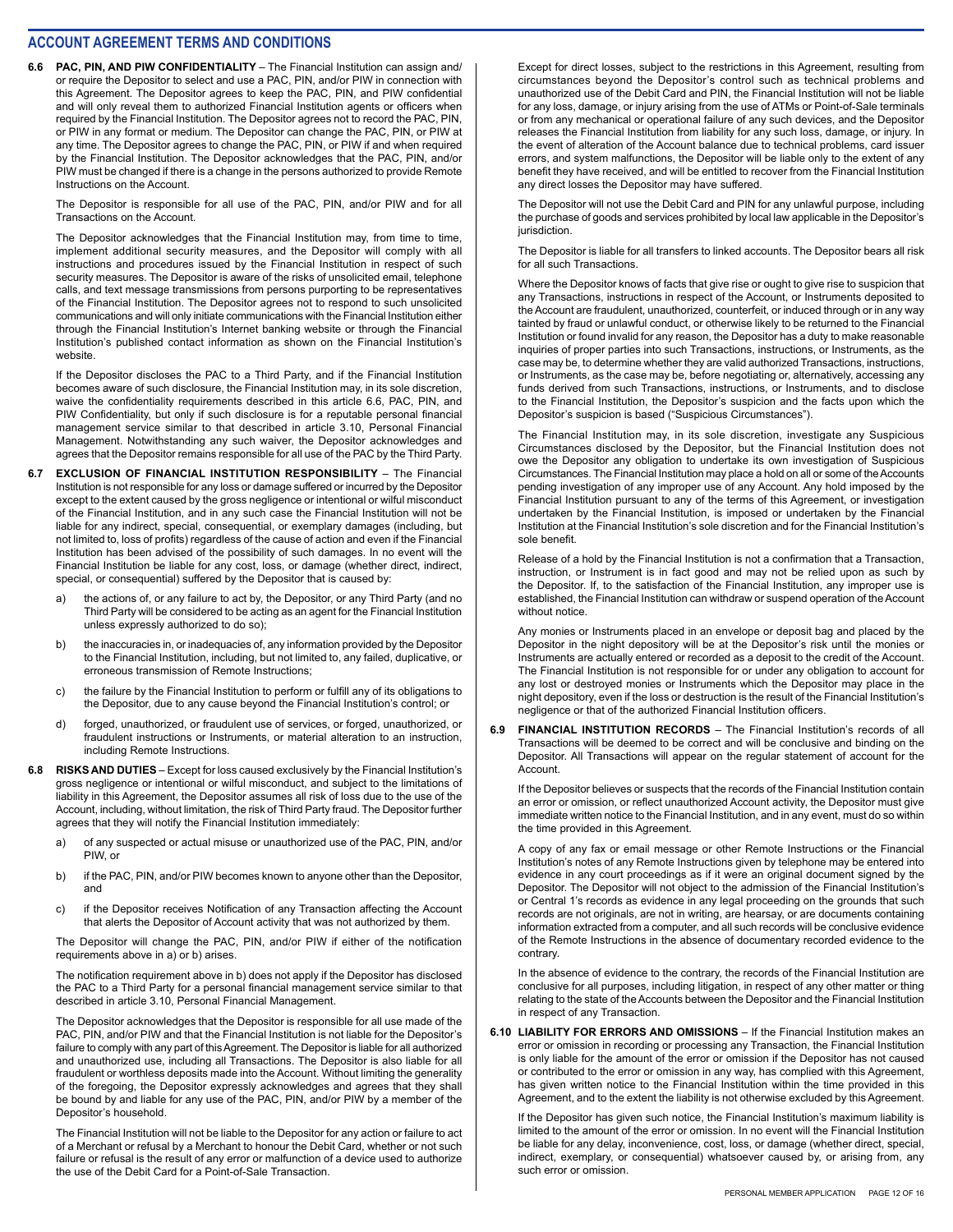#### **7. THIRD PARTIES**

- **7.1 LINKS**  If Direct Services are made available through the Internet, the Financial Institution's website may provide links to other websites, including those of Third Parties who may also provide services to the Depositor. The Depositor acknowledges that all those other websites and Third Party services are independent from the Financial Institution's and may be subject to separate agreements that govern their use. The Financial Institution and Central 1 have no liability for those other websites or their contents or the use of Third Party services. Links are provided for convenience only, and the Depositor assumes all risk resulting from accessing or using such other websites or Third Party services.
- **7.2 SERVICES**  The Financial Institution and Central 1 may, from time to time, make services provided by Third Parties available through Direct Services or the Financial Institution's website. The Depositor acknowledges and agrees that:
	- the Financial Institution and Central 1 make the services of Third Parties available through Direct Services or the Financial Institution's website for the convenience of Depositors. The services are provided by the Third Party and not the Financial Institution or Central 1. The Depositor's relationship with the Third Party shall be a separate relationship, independent of the relationship between the Depositor and the Financial Institution and Central 1, and such a relationship is outside the control of the Financial Institution and Central 1;
	- b) the Financial Institution and Central 1 make no representation or warranty to the Depositor with respect to any services provided by a Third Party even though those services may be accessed by the Depositor through Direct Services or the Financial Institution's website;
	- c) the Depositor assumes all risks associated with accessing or using the services of Third Parties;
	- d) the Financial Institution and Central 1 have no responsibility or liability to the Depositor in respect of services provided by a Third Party;
	- e) any dispute that relates to services provided by a Third Party is strictly between the Depositor and the Third Party, and the Depositor will raise no defence or claim against the Financial Institution and/or Central 1; and
	- f) the Proceeds of Crime (Money Laundering) and Terrorist Financing Act and Regulations may apply to the services provided by Third Parties and that the Third Parties may, from time to time, adopt policies and procedures to address the reporting, record-keeping, client identification, and ongoing monitoring requirements of that legislation.
- **7.3 INDEMNITY** The Depositor agrees to indemnify and hold the Financial Institution and its service providers and Central 1 and all of their connected parties, including, without limitation, their respective agents, directors, officers, employees, affiliates, and licensees (collectively, the "Indemnified Parties") harmless from and against any and all liabilities and costs, including, without limitation, reasonable legal fees and expenses incurred by the Indemnified Parties in connection with any claim or demand arising out of or connected to the Depositor's use of the Account. Depositors must assist and cooperate as fully as reasonably required by the Indemnified Parties in the defense of any such claim or demand. The disclaimers, liability exclusions, liability limitations, and indemnity provisions in this Agreement survive indefinitely after the termination of this Agreement and apply to the extent permitted by law. Without limiting the foregoing, the Depositor will indemnify and save the Indemnified Parties harmless from and against all liability, costs, loss, expenses, and damages, including direct, indirect, and consequential incurred by the Indemnified Parties as a result of:
	- a) any of the Indemnified Parties making the Account available to the Depositor;
	- b) any of the Indemnified Parties acting upon, or refusing to act upon, Remote Instructions;
	- c) any of the Indemnified Parties acting upon, or refusing to act upon, no statement requests made by the Depositor;
	- d) any Transaction that results in a negative balance in the Account; or
	- e) the consequences of any Transaction authorized by the Depositor.

This indemnity will enure to the benefit of the Indemnified Parties and will be binding upon the Depositor and the Depositor's heirs, executors, successors, and assigns and shall survive the termination of this Agreement for any act or omission prior to termination as gives rise to an indemnified claim, even if notice is received after termination.

# **8. ACCOUNT RECORDS**

- **8.1 PAPER STATEMENTS**  Unless the Depositor requests the Financial Institution to hold the Depositor's statement of account for the Account for pick up by the Depositor, or appoints in writing an agent to pick up the statement of account for the Account, or consents to the statement of account for the Account being made available electronically, or requests no statement of account for the Account to be sent by the Financial Institution, the Financial Institution will mail such statement of account for the Account to the Depositor at the address the Depositor last gave in writing. It is the Depositor's responsibility to notify the Financial Institution immediately of any change in the Depositor's address.
- **8.2 NO PAPER STATEMENT ACKNOWLEDGEMENT**  If, at the request of the Depositor, the Financial Institution agrees to cease printing and mailing statements of account for the Account to the Depositor, the Depositor acknowledges and agrees that the

Depositor will be responsible to obtain (whether from the Financial Institution or using Direct Services) and review, after the end of each calendar month, a statement of account for the Account.

**8.3 COMPLIANCE WITH NOTIFICATION DATE** – The Depositor will be responsible to obtain (whether from the Financial Institution or using Direct Services) and review, after the end of each calendar month, a statement of the activity in the Account, and will, by the end of the following calendar month (the "Notification Date"), notify the Financial Institution of any errors, irregularities, omissions, or unauthorized Transactions of any type in that account record or in any Instruments or other items, or of any forgeries, fraudulent, or unauthorized Transactions of any type, and any debits wrongly made to the Account.

Notwithstanding any other provision of this Agreement, after the Notification Date (except as to any errors, irregularities, omissions, or unauthorized Transactions of any type of which the Depositor has notified the Financial Institution in writing on or before the Notification Date), the Depositor agrees that:

- a) the amount of the balances shown on the last day of the calendar month is correct and binding on the Depositor subject to the right of the Financial Institution to make reversals in accordance with this Agreement;
- b) all amounts charged to the Account are valid:
- c) the Depositor is not entitled to be credited with any amount not shown on the statement of account for the Account for that calendar month;
- d) the Depositor has verified the validity of any Instruments and instructions; and
- e) the use of any service shown is correct.
- **8.4 DEPOSITOR ACKNOWLEDGEMENT**  The Depositor acknowledges that:
	- a) notwithstanding that an Instrument may be provisionally posted to the Account, it is not considered processed until it has been honoured and irrevocably collected by the Financial Institution and the time for return by any process of law has expired. The credit represented by an Instrument that is not honoured and collected, or is charged back or tainted by fraud, may be reversed from the Account notwithstanding any provisional posting. The statement of account for the Account will be modified accordingly; and
	- b) notwithstanding that a deposit or other credit may be provisionally posted to the Account, it is not considered processed until it has been verified and accepted by the Financial Institution. A deposit or other credit that is not verified and accepted may be reversed from the Account notwithstanding any provisional posting. The statement of account for the Account will be modified accordingly.
- **8.5 PAD REIMBURSEMENT**  Despite article 8.3, Compliance with Notification Date, if the Depositor has authorized PADs to be issued against any of the Accounts, the Depositor acknowledges that the Rules provide that, under specified conditions, claims for reimbursement of PADs may be made and:
	- a) where the purpose of the PAD was for payment of consumer goods and services, the time period for making such a claim is 90 calendar days from the date of debiting; and
	- b) where the purpose of the PAD was for payment of goods and services related to commercial activities of the Depositor, the time period for making such a claim is 10 business days from the date of debiting.

Claims must be made in writing to the Financial Institution within the specified time period and in compliance with the Rules, as amended from time to time.

**8.6 ACCOUNT STATEMENTS AND TRANSACTION VERIFICATION** – The Depositor shall be deemed to have received a statement of account for the Account each time the Depositor uses Direct Services and each time the Depositor obtains an Account balance through any ATM or Access Terminal or conducts a Point-of-Sale Transaction. The Depositor shall also be deemed to have received and reviewed a statement of account for the Account at least monthly no later than the 21st day of the month following the preceding month, whether actually issued by the Financial Institution or whether the Depositor actually receives one or not.

The Depositor agrees to examine every statement of account for the Account as soon as the Depositor receives it or is deemed to have received it. The Depositor shall immediately, and in any event no later than 30 days after receiving or being deemed to have received a statement of account for the Account, give notice to the Financial Institution of any errors, omissions, or irregularities, including any fraud or unauthorized activity, included in or preceding each such statement of account for the Account. Unless objected to in writing within 30 days of the date on which the statement of account for the Account is received or is deemed to have been received by the Depositor, the Depositor agrees that the Financial Institution's records are conclusive evidence of the Depositor's dealings with the Financial Institution regarding the Depositor's Account and are correct, complete, authorized, and binding upon the Depositor, and the Financial Institution will be released from all responsibility for Account activity preceding the statement of account for the Account.

After the expiration of the 30-day period (except for errors or irregularities identified by notice in writing to the Financial Institution before the 30 days expire), the Depositor may not claim for any purpose that any entry on the statement of account for the Account is incorrect and will have no claim against the Financial Institution for reimbursement relating to any entry, even if the entry is unauthorized or fraudulent or is based upon an Instrument or instruction that is forged, unauthorized, or fraudulent.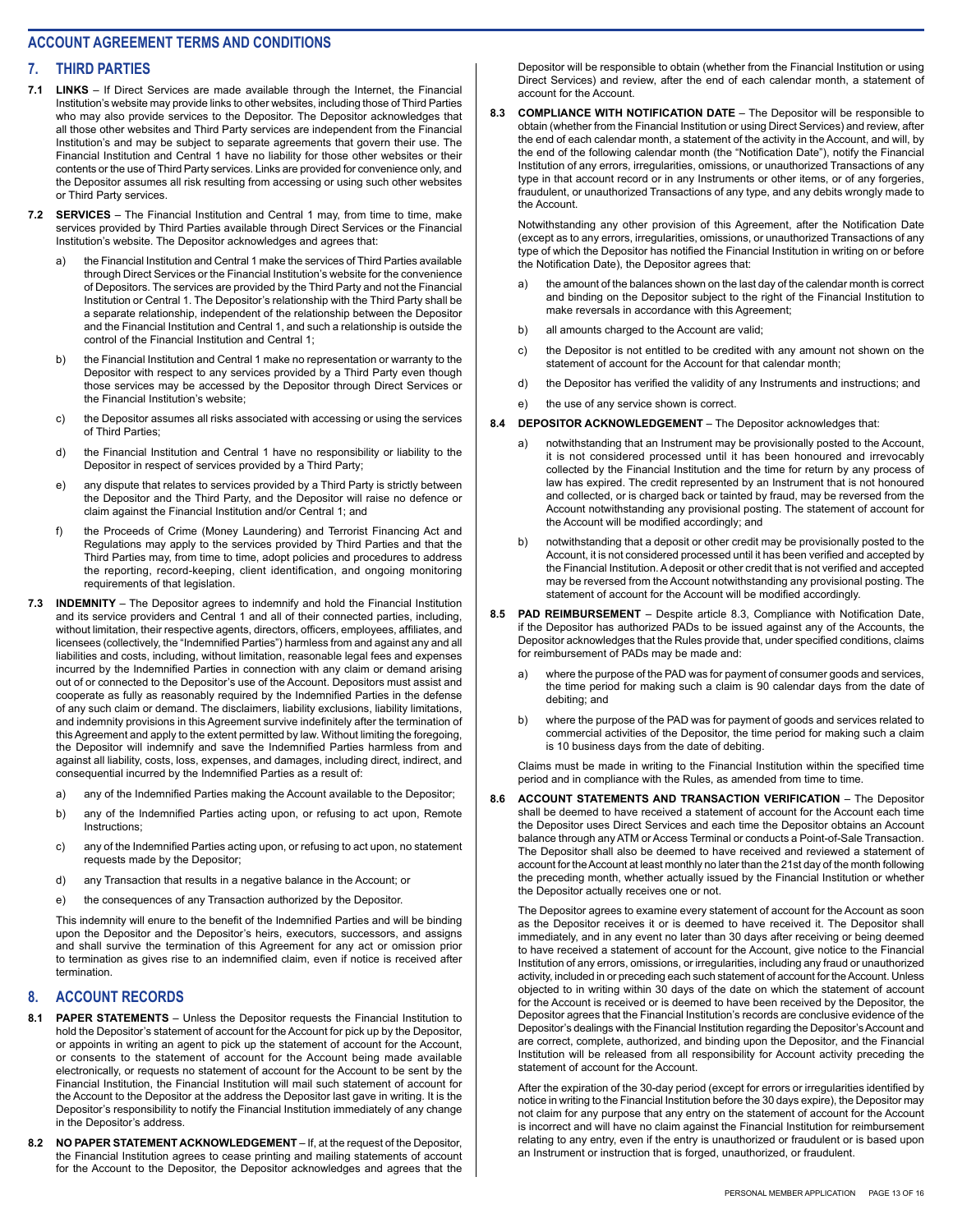Nothing in this article limits in any way the rights of the Financial Institution under this Agreement including, without limitation, the rights of the Financial Institution under article 2.6, Noting or Protesting, article 5.1, Deposits, and article 5.3, Returned Items.

**8.7 RECORDS AND CHEQUE IMAGING** – The Financial Institution will determine, in its sole discretion, whether Instruments and other items will be returned to the Depositor with the statement of account for the Account.

If the Financial Institution implements an imaging program, the Financial Institution will determine, in its sole discretion, whether copies of images of Instruments and other items will be provided for the statement of account for the Account. The Depositor acknowledges that copies of images of Instruments and other items may be provided before the Financial Institution has determined whether the Instrument or other item will be honoured or accepted and agrees that copies of images of Instruments and other items are made available by the Financial Institution as a service to the Depositor and that the provision of copies of images of Instruments and other items does not mean that the Transaction has been processed or in any way oblige the Financial Institution to honour or accept the Instrument or other item.

The Depositor acknowledges that if the Financial Institution adopts an imaging program, the physical Instruments and other items may be destroyed. If the Financial Institution has implemented an imaging program and determines not to include copies of images of Instruments and other items with the statement of account for the Account, the Financial Institution will ensure that copies of images can be made available to the Depositor upon request for at least 5 years following the date of the statement of account for the Account on which the Instrument or other item appears, subject to payment of the service charges established by the Financial Institution from time to time.

**8.8 VIEWING DOCUMENTS** – The Financial Institution may, in connection with Direct Services, permit the Depositor to view and print images of documents. The Depositor acknowledges and agrees that such images are made available by the Financial Institution as a service to the Depositor and the provision of such images does not in any way oblige the Financial Institution to permit the Depositor to view and print images of documents.

#### **9. OPERATION OF THE ACCOUNT**

- **9.1 MODIFICATION OF AGREEMENT**  The Financial Institution may, in its sole discretion, amend the terms and conditions of this Agreement as it relates to the Depositor's future use of the Account from time to time, for any reason, without any liability to the Depositor or any other person. The Financial Institution may provide notice of a change to this Agreement by sending notice to the Depositor's last known Notice Contact Information, by posting notice at the Financial Institution's premises, by personal delivery, or by any other means the Financial Institution, acting reasonably, considers appropriate to bring the modification to the attention of the Depositor. The Depositor is responsible for regularly reviewing the terms and conditions of this Agreement. If the Depositor uses the Account after the effective date of an amendment to this Agreement, it will mean that the Depositor agrees to the amendment and adopts and is bound by the newer version of this Agreement. The Depositor may not change, supplement, or amend this Agreement by any means.
- **9.2 TERMINATION** This Agreement may be terminated by either the Financial Institution or the Depositor on not less than 1 business day's prior written notice.

The Depositor shall not:

- a) use the Account and/or Third Party services for an illegal, fraudulent, or defamatory purpose, and
- b) take steps, or cause, or permit anything to be done that could undermine the security or integrity of the Account and/or Third Party services (including activities that threaten to harm or cause harm to any other participant in the provision, utilization, or support of the Account and/or Third Party services).

In the event of a breach of the provisions of a) or b), the Account or any service provided by a Third Party may be suspended or terminated.

Notwithstanding the above, the Depositor acknowledges and agrees that the Financial Institution may, in its sole discretion, at any time or for any reason, restrict, suspend, or terminate the Depositor's Account privileges on not less than 1 business day's prior written notice. The Depositor acknowledges and agrees to indemnify and save harmless the Financial Institution from and against any and all damages, costs, expenses, and liability arising or incurred by the Financial Institution as a result of any use of the Account by the Depositor that:

- c) is inconsistent with a restriction imposed on the use of the Account by the Financial Institution and communicated to the Depositor, or
- d) takes place following the suspension or termination of service privileges by the Financial Institution.

The Depositor will immediately return all Debit Cards issued to it upon:

- e) ceasing to be a member of the Financial Institution,
- f) termination of this Agreement,
- g) termination of Debit Card privileges, or
- h) otherwise upon request by the Financial Institution.

The Depositor will be responsible for paying all legal fees and expenses (on a solicitor and own client basis) incurred by the Financial Institution in terminating the Account.

The Depositor's insolvency, bankruptcy, dissolution, or death will constitute an automatic revocation of the privileges associated with the Account.

If the Financial Institution gives the Depositor notice of termination, the Depositor will immediately cease using the Night Deposit Service and reimburse the Financial Institution for any loss or damage to the facilities provided by the Financial Institution.

Any notice of termination shall not release the Depositor from any obligations incurred under this Agreement prior to its termination.

- **9.3 NOTICES**  Any notice required or permitted to be given to the Financial Institution in connection with this Agreement must be in writing and must be addressed and delivered to the Financial Institution at the address or fax number set forth in the Account Documentation. Any notice required or permitted to be given to the Depositor in connection with this Agreement may be given to the Depositor by delivering a written notice to the last known Notice Contact Information, or, except as to confidential financial information specific to the Depositor, by posting notice at the Financial Institution's premises or on the Financial Institution's website, or by any other means the Financial Institution, acting reasonably, considers appropriate to bring the notice to the attention of the Depositor.
- 9.4 **ELECTRONIC EXECUTION** This Agreement may be executed electronically. Use of the Account shall be deemed to be acceptance of these terms and conditions as of the date of first use, or in the case of a modification of this Agreement, acceptance of the modified terms and conditions.
- **9.5 PROCEEDS OF CRIME LEGISLATION**  The Depositor acknowledges that the *Proceeds of Crime (Money Laundering) and Terrorist Financing Act* and *Regulations*  apply to the operation of the Account and that the Financial Institution will, from time to time, adopt policies and procedures to address the reporting, record-keeping, client identification, and ongoing monitoring requirements of that legislation. The Depositor agrees to abide by and comply with all such laws and procedures.
- 9.6 **OTHER CLAIMS ON THE ACCOUNT** If the Financial Institution receives notice of a possible claim against, or interest in, any of the Accounts under any court order, statutory demand, or under applicable family, domestic relations, matrimonial property, or similar legislation, a marriage agreement, or a separation agreement, the Financial Institution may refuse to permit the Depositor to have any dealings with any of the Accounts, even if funds stand to the credit in any such Account. The Financial Institution will not be liable for any loss or damage resulting from any refusal by the Financial Institution under this article.
- **9.7 APPLICABLE LAW**  This Agreement is governed by the laws of the province of the Account, or if more than 1 Account, then the jurisdiction of incorporation of the Financial Institution and the federal laws of Canada applicable therein, excluding any rules of private international law or the conflict of laws which would lead to the application of any other laws.
- **9.8 ENUREMENT**  This Agreement will take effect and continue for the benefit of and be binding upon each of the Financial Institution and the Depositor and their heirs, executors, successors, and assigns.
- **9.9 SEVERABILITY** This Agreement will be enforced to the fullest extent permitted by applicable law. If for any reason any provision of this Agreement is held to be invalid or unenforceable to any extent, then:
	- a) the offending portion of the provision shall be expunged and the remainder of such provision will be interpreted, construed, or reformed to the extent reasonably required to render the same valid, enforceable, and consistent with the original intent underlying such provision; and
	- b) such invalidity or unenforceability will not affect any other provision of this **Agreement**
- **9.10 NO WAIVER**  No waiver by the Financial Institution of any breach of or default under this Agreement shall be deemed to be a waiver of any preceding or subsequent breach or default. The Financial Institution may, without notice, require strict adherence to the terms and conditions of this Agreement, despite any prior indulgence granted to or acquiesced in by the Financial Institution.
- **9.11 CHOICE OF LANGUAGE** It is the express wish of the parties that this Agreement and any related documents be drawn up and if execution is required, to be executed in English. Les parties conviennent que la présente convention et tous les documents s'y rattachant soient rédigés et signés en anglais.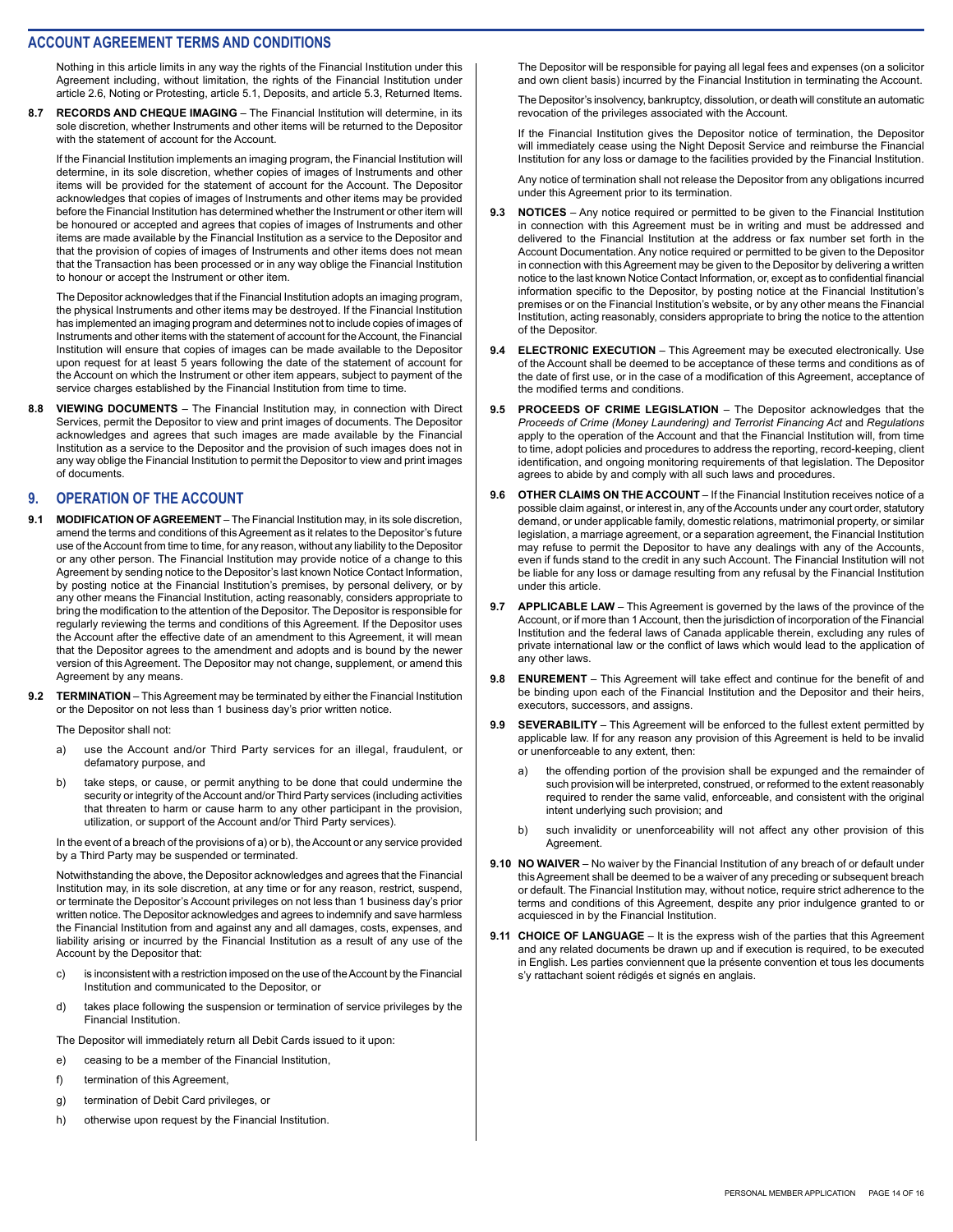### **PFM SCHEDULE FOR CONSENT AND DISCLOSURE FOR PFM SERVICE ("PFM SPECIAL TERMS")**

**1. ACCEPTANCE OF PFM SERVICE SPECIAL TERMS** – The Depositor acknowledges their acceptance of these PFM Special Terms such that they form and are part of the Agreement. The Financial Institution does not offer Direct Services other than in accordance with these terms and conditions.

If there is more than one Depositor in respect of the Account, or multiple holders of the External Account, the Depositor expressly accepting these terms hereby warrants and represents to the Financial Institution that such Depositor has the lawful, express, and actual authority of all other Depositors on the Account, or holders of the External Account, and each of them:

- (i) to consent to the use of all and each of the Depositors' personal information for purposes of the provision and use of PFM Services; and
- (ii) to acknowledge, accept and agree to be bound by the terms of the Agreement and these PFM Special Terms, including Schedule I to the PFM Special Terms, so as to form a valid and binding agreement as between all of the Depositors and the Financial Institution.

The Depositor expressly accepting these terms does so on behalf of all of the Depositors and understands that these representations and warranties, and acceptance of these terms, will be relied upon by the Financial Institution in providing PFM Services. The Depositor expressly accepting these terms understands that if these representations and warranties are untrue it may cause loss, harm and damage to the Financial Institution for which that Depositor is responsible. The Depositor expressly accepting these terms hereby agrees to indemnify and hold harmless the Financial Institution from any loss, damage, costs, including reasonable legal fees, claims or other harm that may be suffered as a result of the Financial Institution's reliance upon these representations and warranties.

- PERSONAL FINANCIAL MANAGEMENT ACCOUNT LINKING CONSENT The Depositor understands that the Personal Financial Management tool and account linking service, defined in the Agreement as the "PFM Service", is being offered through the Depositor's Financial Institution in coordination with Central 1 Credit Union ("Central 1") and by Yodlee Inc. ("Yodlee") and that it is an express requirement of Yodlee that if the Depositor wishes to subscribe, access, or use the PFM Service that the Depositor must consent to amendments and incorporation of certain terms to the Agreement with the Financial Institution as more particularly set forth in the Mandatory Provisions for Customer Agreement as set forth in the Schedule I below, (the "Mandatory Provisions"). The Depositor understands that subscription to the PFM Service, whether by linking Accounts at the Financial Institution alone or with External Accounts at Third Party institutions will require that the Depositor share certain otherwise confidential and personal information to engage the PFM Service.
- 3. PFM DISCLOSURE OF ACCESS CODE AND CONFIDENTIAL INFORMATION TO LINKED ACCOUNTS The Depositor authorizes the Financial Institution, Central 1, and their respective agents, representatives, and service providers, (collectively referred to solely for purposes of this PFM Special Terms as the "F.I. Affiliates") as well as Yodlee, to collect, use, and disclose the Depositor's personal information, including the Depositor's personal access codes, in order to link the External Accounts to the Depositor's Account with the Financial Institution, and periodically access the External Accounts to update the Depositor's personal information and to perform data analytics on all linked accounts to present information and reports to the Depositor and make available to the Depositor and the Depositor's Financial Institution, a personal financial management summary of all of the Depositor's linked accounts and transactions thereon. Notwithstanding the foregoing, this provision shall not be deemed to in any way diminish the Depositor's duties and responsibilities to personally access and review the External Accounts and to otherwise comply with the agreements in place with Third Parties holding those External Accounts, nor shall any right of access to information granted by the Depositor pursuant to this Agreement create any obligation on the part of the Financial Institution, Central 1, or the PFM Service provider to monitor or warn the Depositor of any unusual or unauthorized account activity on any Account or any External Accounts. The Depositor understands that the institutions holding the Depositor's External Accounts may prohibit disclosure of the Depositor's personal access codes, and that it is the Depositor's responsibility to confirm that the Depositor's personal access codes can be disclosed to Yodlee for the purpose of linking the External Accounts. This will not be confirmed by the Financial Institution, the F.I. Affiliates, or Yodlee.
- 4. PFM SERVICE DISCLAIMER The Depositor confirms that the Depositor is permitted to link the Depositor's External Accounts, and the Depositor accepts all risk associated with the linking of the Depositor's Financial Institution Account to the Depositor's External Accounts, including all risk associated with disclosure of the Depositor's personal access codes. The Depositor agrees and acknowledges that the Financial Institution or any F.I. Affiliate is not responsible or liable for any loss, harm, or damage, of any kind, related to or arising from linking the Depositor's Financial Institution Account with the Depositor's External Accounts, or arising from disclosure of the Depositor's personal access codes for purposes of linking the Depositor's External Accounts, to the extent permitted by law, subject to the Financial Institution or F.I. Affiliate being liable for the consequences of their own act and that of its representatives.
- 5. MARKETING CONSENT FOR PFM SERVICE The Depositor understands that if the Depositor has previously provided to the Financial Institution a marketing consent to receive promotional offers, then the Financial Institution, and its agents, representatives, and service providers will use the information from the Depositor's linked accounts to provide promotional and marketing information to the Depositor.
- UNSUBSCRIBE FROM PFM SERVICE The Depositor can withdraw the Depositor's consent for the collection, use, and disclosure of the Depositor's personal information at any time by contacting the Financial Institution using the contact information set out on the Personal Member Application. If the Depositor withdraws the Depositor's consent, the Financial Institution may no longer be able to provide certain services, including, but not necessarily limited to PFM Services. The Depositor understands that certain additional integrated services offered by the Financial Institution may no longer be available.
- **7. ASSET/LIABILITY CONSENT**  The Depositor understands that the PFM Service can keep track and provide the Depositor with comprehensive specific analysis of the Depositor's financial situation only if the Depositor keeps such information complete and current and that if the Depositor does not do so, that the reports and analytics performed as part of the PFM Service will be incomplete and may contain erroneous information. The Depositor authorizes the Financial Institution and the F.I. Affiliates to collect, use, and disclose the Depositor's personal information in order to add, modify, or delete reference to the asset(s) or liability(ies) to the Depositor's Account with the Financial Institution, whether in the future or the past. The Depositor understands and agrees that the Depositor is responsible for keeping the Depositor's asset and liability information current.

#### **SCHEDULE I — MANDATORY PROVISIONS FOR CUSTOMER AGREEMENT**

- **PROVIDE ACCURATE INFORMATION** You, the end user, agree to provide true, accurate, current and complete information about yourself and your accounts maintained at other web sites and you agree to not misrepresent your identity or your account information. You agree to keep your account information up to date and accurate.
- 2. PROPRIETARY RIGHTS You are permitted to use content delivered to you through the PFM Service only on the PFM Service. You may not copy, reproduce, distribute, or create derivative works from this content. Further, you agree not to reverse engineer or reverse compile any of the PFM Service technology, including, any Java applets associated with the PFM Service.
- **3. CONTENT YOU PROVIDE**  You hereby grant to the Financial Institution and its service providers, including Central 1 and Yodlee Inc. (collectively, "Service Providers") a license to use any information, data, passwords, materials or other content (collectively, "Your Content") that you provide through or to the PFM Service for the following purposes:
	- a) to provide the PFM Service to you;
	- b) to provide you with access to Your Content through other similar services provided by Yodlee Inc. to other financial institutions; and
	- c) to provide those other financial institutions with information regarding all of the accounts that you have registered with the PFM Service so that they may use the information to provide or offer additional or complementary services to you (collectively, the "Permitted Purposes").

The Financial Institution and Service Providers may use, modify, display, distribute and create new material using Your Content for the Permitted Purposes. By submitting Your Content, you automatically agree, or promise that the owner of Your Content has expressly agreed, that, without any particular time limit and without the payment of any fees, the Financial Institution and Service Providers may use Your Content for the Permitted Purposes. As between the Financial Institution and Service Providers, the Financial Institution owns your confidential account information.

**4. THIRD PARTY ACCOUNTS** – By linking an External Account to the PFM Service, you authorize the Financial Institution and Service Providers, on your behalf, to access the applicable Third Party site to register the account for use by you in connection with the PFM Service and to retrieve data regarding the account for use by you as part of the PFM Service.

For the foregoing purposes, you hereby grant to the Financial Institution and Service Providers a limited power of attorney, and you hereby appoint each of the Financial Institution and Service Providers as your true and lawful attorney-in-fact and agent, with full power of substitution and re-substitution, for you and in your name, place and stead, in any and all capacities, to access Third Party sites, servers or documents, retrieve information, and use your information, all as described above, with the full power and authority to do and perform each and every act and thing requisite and necessary to be done in connection with such activities, as fully to all intents and purposes as you might or could do in person. YOU ACKNOWLEDGE AND AGREE THAT WHEN THE FINANCIAL INSTITUTION OR SERVICE PROVIDERS ACCESS AND RETRIEVE INFORMATION FROM A THIRD PARTY